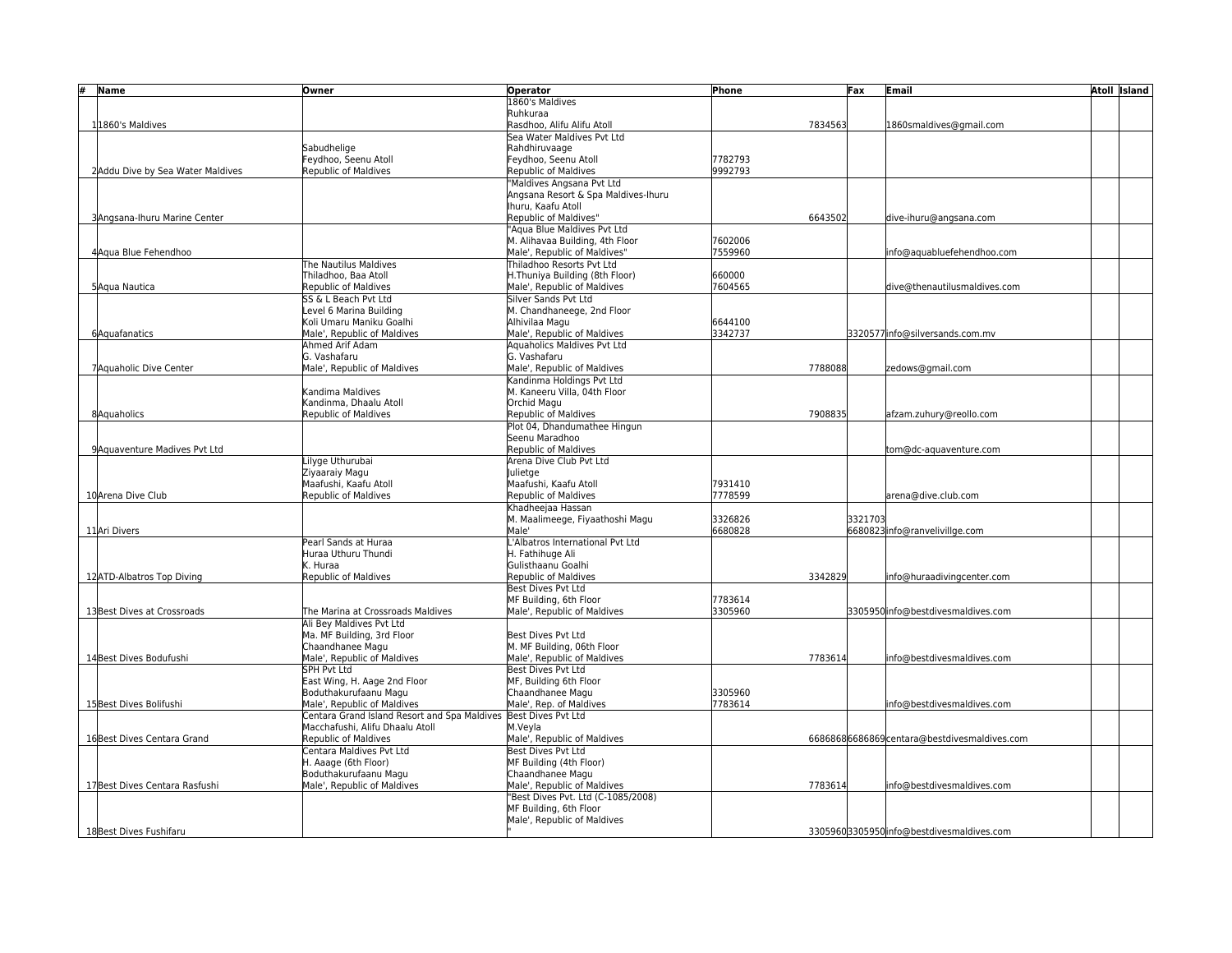| #<br><b>Name</b>                          | Owner                                    | <b>Operator</b>                           | Phone                       | Fax     | Email                                     | <b>Atoll Island</b> |
|-------------------------------------------|------------------------------------------|-------------------------------------------|-----------------------------|---------|-------------------------------------------|---------------------|
|                                           | O.K.M Private Limited (C06192018)        | Best Dives Pvt Ltd                        |                             |         |                                           |                     |
|                                           | H. Orchidmaage, Level 2                  | MF Building, 4th Floor                    |                             |         |                                           |                     |
|                                           | Ameer Ahmed Magu                         | Chaandhanee Magu                          |                             |         |                                           |                     |
| 19 Best Dives Konotta                     | <b>Republic of Maldives</b>              | Male' Republic of Maldives                | 3305960                     |         | nfo@bestdivesmaldives.com                 |                     |
|                                           |                                          | "Best dives Pvt Ltd                       |                             |         |                                           |                     |
|                                           |                                          | MF Building, 6th Floor                    |                             |         |                                           |                     |
| 20 Best dives Manafaru                    |                                          | Male', Republic of Maldives"              | 3305960                     |         | nfo@bestdivesmaldives.com                 |                     |
|                                           | loali Muravandhoo                        | Best Dives Pyt. Ltd                       |                             |         |                                           |                     |
|                                           | Muravandhoo, Raa Atoll                   | MF Building, 6th Floor                    |                             |         |                                           |                     |
| 21 Best Dives Muravandhoo                 | <b>Republic of Maldives</b>              | Male', Republic of Maldives               |                             |         | 77836143305950 razy@bestdivesmaldives.com |                     |
|                                           | Lux North Male' Atoll                    | <b>Best Dives Pyt Ltd</b>                 |                             |         |                                           |                     |
|                                           | Olhahali, Kaafu Atoll                    | MF Building, 6th Floor                    |                             |         |                                           |                     |
|                                           |                                          |                                           | 3305960<br>7957907          |         |                                           |                     |
| 22 Best Dives Olhahali                    | <b>Republic of Maldives</b>              | Male', Republic of Maldives               |                             |         | 3305950 info@bestdivesmaldives.com        |                     |
|                                           |                                          | Best Dives Pyt. Ltd                       |                             |         |                                           |                     |
|                                           | <b>W Marriot Maldives Resort and Spa</b> | M.F Building (6th Floor)                  |                             |         |                                           |                     |
|                                           | Vagaru, Shaviyani Atoll                  | Chaandhanee Magu                          | 3305960                     |         |                                           |                     |
| 23 Best Dives Vagaru                      | Republic of Maldives                     | Male', Republic of Maldives               | 7783614                     |         | 3305950 info@bestdivesmaldives.com        |                     |
|                                           |                                          | B.T Agua & Sports Pvt. Ltd (C-0716/2010)  |                             |         |                                           |                     |
|                                           |                                          | Constance Moofushi Resort                 |                             |         |                                           |                     |
| 24 Blue Dream Rihiveli                    |                                          | Moofushi, South Ari Atoll                 | 7640475                     |         | chrisitanpagani@yahoo.it                  |                     |
|                                           | Blue Horizon Pvt Ltd                     | Blue Horizon Pyt Ltd                      |                             |         |                                           |                     |
|                                           | M. Mudhdhoo                              | M. Mudhdhoo                               |                             |         |                                           |                     |
|                                           | Feeroazu Magu                            | Feeroazu Magu                             |                             |         |                                           |                     |
| 25 Blue Horizon                           | Male', Republic of Maldives              | Male', Republic of Maldives               | 3321169                     |         | bluehrzn@dhivehinet.net.mv                |                     |
|                                           | Tai Maldives Resort Pyt Ltd              |                                           |                             |         |                                           |                     |
|                                           | 0112/1993                                |                                           |                             |         |                                           |                     |
|                                           | H. Sifaa, 4th floor                      | Diving and Sailing Pvt Ltd                | 6641948                     |         |                                           |                     |
|                                           | Boduthakurufaanu Magu                    | Hembadhu, Kaafu Atoll                     | 7487511                     |         |                                           |                     |
| 26 Blue in Diving & Sailing               | Male', Republic of Maldives              | Rep. of Maldives                          | 7743087                     |         | diving.vivanta@gmail.com                  |                     |
|                                           | Driftwood Maldives Pyt Ltd               | Driftwood Maldives Pyt Ltd                |                             |         |                                           |                     |
|                                           | M. Vaarey Villa                          | M. Vaarey Villa                           |                             |         |                                           |                     |
|                                           | Izzudheen Magu                           | Izzudheen Magu                            |                             |         |                                           |                     |
| 27Blue Journeys                           | Male', Republic of Maldives              | Male', Republic of Maldives               | 7771877                     |         | asad@novelty.com.mv                       |                     |
|                                           | Liveaboard Marine Management Pvt Ltd     |                                           |                             |         |                                           |                     |
|                                           | c/o Shah Hussain & Co                    | Ocean Elements Pvt Ltd                    |                             |         |                                           |                     |
|                                           | Aage, 6th Floor                          | H. Aage, 6th Floor                        |                             |         |                                           |                     |
| Blue Voyager Dive Center (Located in Blue | Boduthakurufaanu Magu                    | Boduthakurufaanu Magu                     | 7777341                     |         |                                           |                     |
| 28 Voyager (TAV 376))                     | Male', Republic of Maldives              | Male', Republic of Maldives               | 3317341                     |         | 3333759 creative@dhivehinet.net.mv        |                     |
|                                           | Moofushi Development Ltd.                | B.T. Aqua & Sports Pvt Ltd                |                             |         |                                           |                     |
|                                           | 10, Frere Felix de Valois Street         | Constance Moofushi Resort                 |                             |         |                                           |                     |
|                                           | Port Louis, Mauritius                    | Moofushi. South Ari Atoll                 |                             |         |                                           |                     |
| 29 Bluetribe Moofushi                     | c/o Shah Hussain & Co.                   | Republic of Maldives                      | 7841305 / 7998328 / 6685200 |         | moofushi@bluetribe.info                   |                     |
|                                           | Zulfa Eesa                               | <b>Bubbles Dive Pyt Ltd</b>               |                             |         |                                           |                     |
|                                           | Noomaage                                 | Blue Heaven                               |                             |         |                                           |                     |
|                                           | Dhigurah, Alifu Dhaalu Atoll             | Dhigurah, Alifu Dhaalu Atoll              |                             |         | bookings@boutiquebeach.club               |                     |
| 30 Bubble Dive Center                     | <b>Republic of Maldives</b>              | Republic of Maldives                      | 9739663                     |         | bbdive@boutiquebeach.club                 |                     |
|                                           |                                          | Huruvalhi Beach Resort Investment Pvt Ltd |                             |         |                                           |                     |
|                                           | The Standard, Huruvalhi Maldives         | C-0105/2015)                              |                             |         |                                           |                     |
|                                           | Huruvalhi, Raa Atoll                     | H. Coal Field, 2nd Floor                  |                             |         |                                           |                     |
| 31 Carpe Diem Dive Center                 | <b>Republic of Maldives</b>              | Male', Republic of Maldives               |                             |         | 75897073306747admin@carpediemmaldives.com |                     |
|                                           |                                          | I&T Management Pvt Ltd                    |                             |         |                                           |                     |
|                                           | Cheval Blanc Randheli                    | H. Always Happy House, L2                 |                             |         |                                           |                     |
|                                           | Randheli. Noonu Atoll                    | Asree Magu                                | 6561515                     |         |                                           |                     |
| 32 Cheval Blanc Randheli Dive Center      | <b>Republic of Maldives</b>              | Male', Republic of Maldives               | 7303302                     |         | 6561818p.perera@chevalblanc.com           |                     |
|                                           |                                          | Ocean Paradise (Maldives) Pvt Ltd         | 3329884                     |         |                                           |                     |
|                                           |                                          | H. Fehivinamaage. 1st Floor               | 6641818                     | 3329885 |                                           |                     |
|                                           |                                          | Male', Republic of Maldives"              | 7772114                     |         |                                           |                     |
| 33 Cocoa Marine Sports Center             |                                          |                                           |                             |         | 6641919 diving@cocoaisland.como.bz        |                     |
|                                           |                                          | 'Shambala Holdings Pvt Ltd (C-0177/2013)  |                             |         |                                           |                     |
|                                           |                                          | H. Athiree Aage                           |                             |         |                                           |                     |
|                                           |                                          | Ameeru Ahmed Magu                         |                             |         |                                           |                     |
| 34 Constance Halaveli Resort              |                                          | Male', Republic of Maldives"              | 7776822                     |         | giuseppedamato@tgidiving.com              |                     |
|                                           |                                          | Silver Sands Pyt Ltd                      |                             |         |                                           |                     |
|                                           |                                          | <b>ADK Tower. 7th Floor</b>               |                             |         |                                           |                     |
|                                           | Robinson Club Maldives                   | H.Ranribudhoo                             |                             |         |                                           |                     |
|                                           | <b>IGA. Funamauddua</b>                  | Ameer Ahmed Magu Male', 20096             |                             |         |                                           |                     |
| 35 Deep and Breeze                        | Republic of Maldives                     | Republic of Maldives                      |                             |         | 33427373320577info@silversands.com.mv     |                     |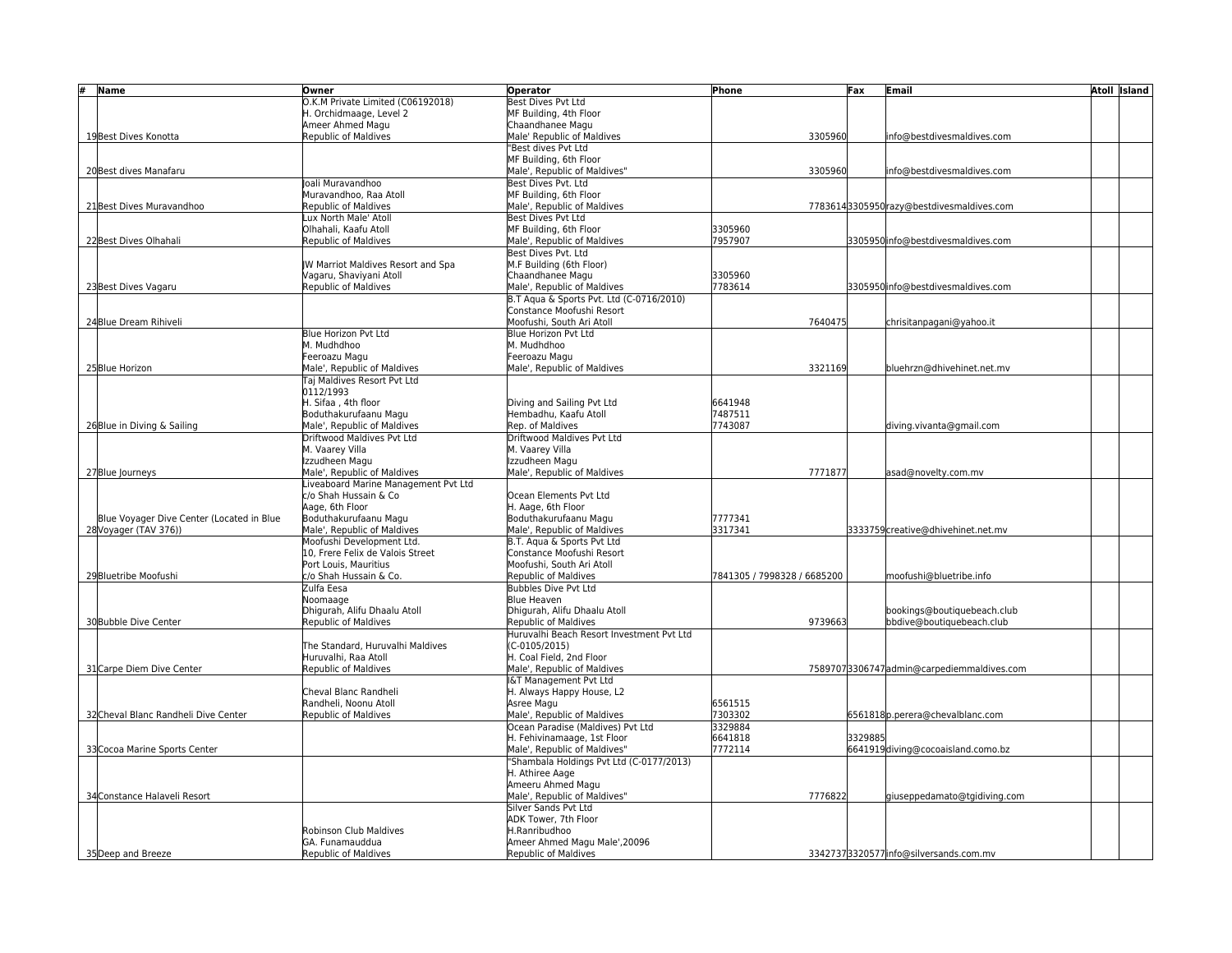| #<br><b>Name</b>                 | Owner                                          | <b>Operator</b>                                             | Phone             | Fax | Email                                       | <b>Atoll Island</b> |
|----------------------------------|------------------------------------------------|-------------------------------------------------------------|-------------------|-----|---------------------------------------------|---------------------|
|                                  | 'Abdul Baaree Hussain                          |                                                             |                   |     |                                             |                     |
|                                  | Hudhufinifenmaage                              | "VIS Maldives Pvt Ltd                                       |                   |     |                                             |                     |
|                                  | Dharavandhoo, Baa Atoll                        | Doores, B.Dharvandhoo, 2000,                                |                   |     |                                             |                     |
| 36 Dharavandhoo Divers           | Republic of Maldives "                         | Rep. of Maldives"                                           | 9950101           |     | info@dharvandhoodhivers.com                 |                     |
|                                  | Beach View                                     | D.D.R Private Limited (C05162019)                           |                   |     |                                             |                     |
|                                  | Dhiffushi, Kaafu Atoll                         | G. Ranauraage                                               |                   |     |                                             |                     |
| 37 Dhiffushi Dive and Recreation | Male', Republic of Maldives,                   | Male', Republic of Maldives                                 | 7779447           |     | nasheelme@gmail.com                         |                     |
|                                  |                                                | Dhigurah Divers Pvt Ltd                                     |                   |     |                                             |                     |
|                                  | Happy Rose                                     | Happy Rose                                                  |                   |     |                                             |                     |
|                                  | Dhigurah, Alifu Dhaalu Atoll                   | Dhigurah, Alifu Dhaalu Atoll                                | 9881707           |     |                                             |                     |
| 38 Dhigurah Divers               | Republic of Maldives                           | Republic of Maldives                                        | 7539075           |     | office@divers.mv                            |                     |
|                                  |                                                | Silver Sands Pvt Ltd                                        |                   |     |                                             |                     |
|                                  |                                                | ADK Tower. 7th Floor                                        |                   |     |                                             |                     |
|                                  | Shangri-la's Villingili Resort & Spa, Maldives | H.Ranribudhoo                                               |                   |     |                                             |                     |
|                                  | Villigili, Seenu Atoll                         | Ameer Ahmed Magu Male',20096                                |                   |     |                                             |                     |
| 39 Dive & Water Sports Center    | Republic of Maldives                           | Republic of Maldives                                        |                   |     | nfo@silversands.com.mv                      |                     |
|                                  |                                                | Maldives Boat Club                                          |                   |     |                                             |                     |
|                                  |                                                | H.Vilares. 4A                                               |                   |     |                                             |                     |
| 40 Dive Adora                    | Adora (TAV 332)                                | Male', Reoublic of Maldives                                 | 7774978           |     | Info@maldivesboatclub.com                   |                     |
|                                  | <b>Tranguility PVT LTD</b>                     | Liverboard Maldives Pvt Ltd                                 |                   |     |                                             |                     |
|                                  | H. Maizan Building, 2nd Floor                  | Karankaa Villa, 1st Floor                                   |                   |     |                                             |                     |
|                                  | Sosun Magu                                     | Karankaa Goalhi                                             |                   |     |                                             |                     |
| 41 Dive and Sail Dhonveli        | Male', Republic of Maldives                    | Male', Republic of Maldives                                 | 7781034           |     | adam@diveandsailmaldives.com                |                     |
|                                  | Travel Club Pvt Ltd                            |                                                             |                   |     |                                             |                     |
|                                  | H. Maizaan (2nd Floor)                         |                                                             |                   |     |                                             |                     |
|                                  | Sosun Magu                                     | Liveaboard Maldives Pvt Ltd<br>H. Karanka Villa (1st Floor) |                   |     |                                             |                     |
|                                  |                                                |                                                             | 7781034           |     |                                             |                     |
| 42 Dive and Sail Ellaidhoo       | Male', Republic of Maldives                    | Male', Republic of Maldives                                 |                   |     | adam@diveandsailmaldives.com                |                     |
|                                  | Fantasea World Investments Pvt Ltd             |                                                             |                   |     |                                             |                     |
|                                  | H. Maizan (2nd Floor)                          | Liveaboard Maldives Pvt Ltd                                 |                   |     |                                             |                     |
|                                  | Sosun Magu                                     | H. Karanka Villa (1st Floor)                                |                   |     |                                             |                     |
| 43 Dive and Sail Hakura          | Male', Republic of Maldives                    | Male', Republic of Maldives                                 | 9148861           |     | adam@diveandsailmaldives.com                |                     |
|                                  | Eye Care Pvt Ltd (C-0308/2002)                 | Liveaboard Maldives Pvt Ltd (C-41/97)                       |                   |     |                                             |                     |
|                                  | H. Usaa, 05th Floor                            | H. Karanka Villa, 1st Floor                                 |                   |     |                                             |                     |
|                                  | Orchid Magu                                    | Kurangi Goalhi                                              |                   |     |                                             |                     |
| 44 Dive and Sail Mandhoo         | Male', Republic of Maldives                    | Male', Republic of Maldives                                 | 7781034           |     | adam@diveandsailmaldives.com                |                     |
|                                  |                                                | Liveaboard Maldives Private Limited                         |                   |     |                                             |                     |
|                                  |                                                | Karanka Villa                                               |                   |     |                                             |                     |
| 45 Dive and Sail Velifushi       |                                                | Kurangi Goalhi                                              | 7781034           |     | adam@diveandsailmaldives.com                |                     |
|                                  | <b>Bandos Maldives</b>                         | Mohamed Waheed Deen                                         |                   |     |                                             |                     |
|                                  | Bandos, Kaafu Atoll                            | H. Deen Villa                                               |                   |     |                                             |                     |
| 46 Dive Bandos                   | Republic of Maldives                           | Male', Republic of Maldives                                 |                   |     | 66400886643877dive@bandos.com.mv            |                     |
|                                  |                                                | Dive Blue Madives Pvt Ltd                                   |                   |     |                                             |                     |
|                                  | Amaya kudarah Maldives                         | M.Champa Building                                           |                   |     |                                             |                     |
|                                  | Kudarah, Alifu Dhaalu Atoll                    | 6th Floor, K. Male'                                         | 7570680           |     |                                             |                     |
| 47 Dive Blue                     | Republic of Maldives                           | Republic of Maldives                                        | 7772599           |     | info@diveblue.net                           |                     |
|                                  |                                                | "D.B.I Maldives Pyt Ltd                                     |                   |     |                                             |                     |
|                                  |                                                | M. Banff Villa (Level 6B)                                   |                   |     |                                             |                     |
|                                  |                                                | Majeedhee Magu                                              | "6606499          |     | "dive@amilla.mv                             |                     |
| 48 Dive Butler Amilla            |                                                | Male', Rep of Maldives"                                     | 7949023"          |     | alexis.vincent@divebutlerinternational.com" |                     |
|                                  |                                                | D.B.I Maldives Pvt Ltd                                      |                   |     |                                             |                     |
|                                  |                                                | M. Bird Line, 2nd Floor                                     |                   |     |                                             |                     |
|                                  |                                                | Fareedhee Magu                                              |                   |     |                                             |                     |
| 49 Dive Butler Fari Kandu        |                                                | Male', Republic of Maldives                                 | 7305330           |     | manuel@divebutlerinternational.com          |                     |
|                                  |                                                | D.B.I Maldives Pyt Ltd                                      |                   |     |                                             |                     |
|                                  |                                                | M. Bird Line, 2nd Floor                                     |                   |     |                                             |                     |
|                                  |                                                | Fareedhee Magu                                              |                   |     |                                             |                     |
| 50 Dive Butler Fari Veli         |                                                | Male', Republic of Maldives                                 | 7949023 / 7305330 |     | manuel@divebutlerinternational.com          |                     |
|                                  |                                                | D.B.I Maldives Pvt Ltd                                      |                   |     |                                             |                     |
|                                  |                                                | H. Karankaa Villa, 2nd Floor                                | 6608800           |     |                                             |                     |
| 51 Dive Butler Finolhu           |                                                | Kurangi Goalhi                                              | 7949023           |     | alexis.vincent@divebutlerinternational.com  |                     |
|                                  |                                                | D.B.I Maldives Pvt Ltd                                      |                   |     |                                             |                     |
|                                  | Mövenpick Resort Kuredhivaru Maldives          | M. Bird Line, 2nd Floor                                     |                   |     |                                             |                     |
|                                  | Kuredhivaru. Noonu Atoll                       | Fareedhee Magu                                              |                   |     |                                             |                     |
| 52Dive Butler Zen                | Republic of Maldives                           | Male', Republic of Maldives                                 | 7949023 / 7305330 |     | manuel@divebutlerinternationl.com           |                     |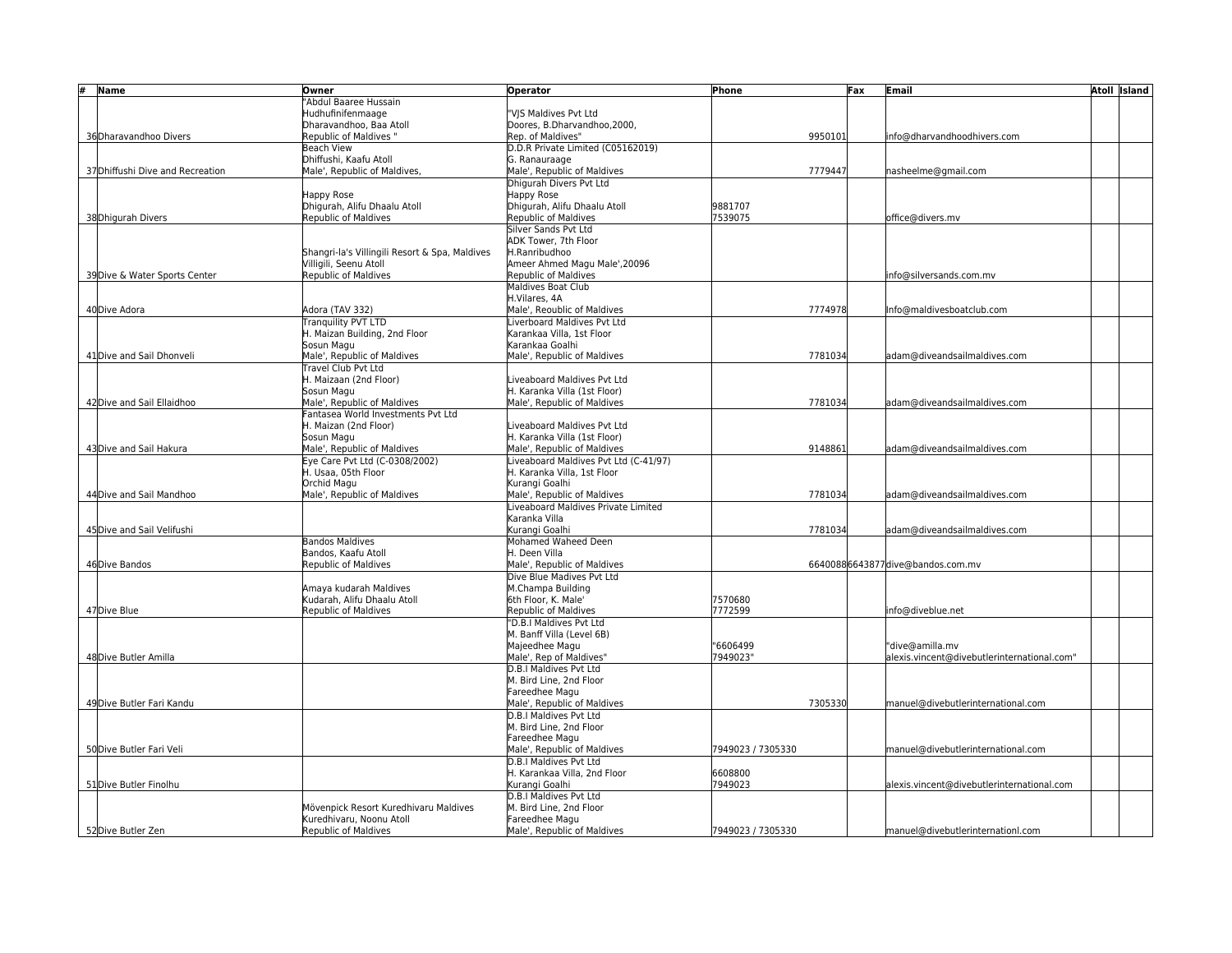| #<br><b>Name</b>                      | Owner                                                 | <b>Operator</b>                                                | Phone             | Fax     | Email                                         | <b>Atoll Island</b> |
|---------------------------------------|-------------------------------------------------------|----------------------------------------------------------------|-------------------|---------|-----------------------------------------------|---------------------|
|                                       |                                                       | Dive Club Maldives Pvt. Ltd.                                   |                   |         |                                               |                     |
|                                       | Lot. no. 10424                                        | G. Suthulige                                                   |                   |         |                                               |                     |
|                                       | Ahigas Magu                                           | Hadheebee Magu                                                 |                   |         |                                               |                     |
| 53Dive Club Maldives Pyt Ltd          | Hulhumale', Republic of Maldives                      | Male', Republic of Maldives                                    |                   | 7785165 | admin@diveclubmaldives.com                    |                     |
|                                       | Maahuraa                                              | Pro Scuba Pvt Ltd                                              |                   |         |                                               |                     |
|                                       | Fulidhoo, Vaavu Atoll                                 | HM. Lot no. 11193                                              |                   |         |                                               |                     |
| 54 Dive Different Fulidhoo            | Republic of Maldives                                  | Male', Republic of Maldives                                    |                   | 9913001 | info@divedifferentmaldives.com                |                     |
|                                       | Ahmed Aydeniz Maldives Pvt. Ltd                       | Dive Kingdom International Pvt Ltd                             |                   |         |                                               |                     |
|                                       | M. Linkia, 07th Floor                                 | Ayada Maldives                                                 |                   |         |                                               |                     |
|                                       | Shaheed Ali Hingun                                    | Magudhuvaa, Gaafu Dhaalu Atoll                                 |                   |         |                                               |                     |
| 55 Dive Kingdom International Pvt Ltd | Male', Republic of Maldives                           | Republic of Maldives                                           |                   | 7738369 | sadikoglu@yahoo.com                           |                     |
|                                       | Silver Drift Maldives Pvt Ltd                         | Silver Drift Maldives Pyt Ltd                                  |                   |         |                                               |                     |
|                                       | H. Minha (2nd Floor)                                  | H. Minha (2nd Floor)                                           |                   |         |                                               |                     |
|                                       | karankaa Magu                                         | karankaa Magu                                                  |                   |         |                                               |                     |
| 56Dive Kudafushi                      | Male', Republic of Maldives                           | Male', Republic of Maldives                                    |                   | 3005545 | male-admin@kudafushiresort.com                |                     |
|                                       |                                                       | Sunland Travel Pvt Ltd                                         |                   |         |                                               |                     |
|                                       | Makunudhoo Island                                     | G. Shafaq, 07th Floor                                          |                   |         |                                               |                     |
|                                       | Makunudhoo. Kaafu Atoll                               | Rahdhebai Magu                                                 |                   |         |                                               |                     |
| 57 Dive Ocean Makunudu                | Republic of Maldives                                  | Male', Republic of Maldives                                    |                   |         | 33246583325543administrator@sunlandtravel.com |                     |
|                                       |                                                       | Villa Shipping & Trading Company Pvt.Ltd.                      |                   |         |                                               |                     |
|                                       |                                                       | Villa Building, Ibrahim Hassan Didi Magu                       |                   |         |                                               |                     |
| 58 Dive Oceanus Royal Island          |                                                       | Male', Republic of Maldives                                    | 3333206 / 7788964 |         | mohamedseeneen@diveoceanus.com                |                     |
|                                       | "Mohamed Saeed (A006744)                              | "Mission 4 Maldives Pvt.Ltd. (C02292020)                       |                   |         |                                               |                     |
|                                       | Onod, Dhoodigan                                       | Irumatheege, Bahaaru Magu                                      |                   |         |                                               |                     |
|                                       | Fuvahmulah, Ghaviyani Atoll                           | Guraidhoo, Kaafu Atoll                                         |                   |         |                                               |                     |
| 59 Dive Point Fuvahmulah              | Republic of Maldives'                                 | Republic of Maldives"                                          |                   | 7786822 | 7986822@gmail.com                             |                     |
|                                       |                                                       | <b>Waterproof Sports Maldives Pvt Ltd</b>                      |                   |         |                                               |                     |
|                                       | Adaaran Select Hudhuranfushi                          | Silincoa, Neelofaru Magu<br>K. Guraidhoo                       |                   |         |                                               |                     |
|                                       | hohifushi, Kaafu Atoll                                |                                                                | 6580124           |         |                                               |                     |
| 60 Dive Point Hudhuranfushi           | Republic of Maldives                                  | Republic of Maldives                                           | 7904904           |         | 6585500 office@waterproofsports.org           |                     |
|                                       |                                                       | Waterproof Sports Maldives Pvt Ltd<br>Silincoa, Neelofaru Magu |                   |         |                                               |                     |
|                                       | Adaaran Select Meedhupparu,<br>Meedhupparu, Raa Atoll | K. Guraidhoo                                                   | 6587700           |         |                                               |                     |
| 61 Dive Point Meedhupparu             | Republic of Maldives                                  | Republic of Maldives                                           | 7913450           |         | 6585500 office@waterproofsports.org           |                     |
|                                       |                                                       | Waterproof Sports Maldives Pvt Ltd                             |                   |         |                                               |                     |
|                                       | Adaaran Club Rannalhi                                 | Silincoa, Neelofaru Magu                                       |                   |         |                                               |                     |
|                                       | Rannalhi, Kaafu Atoll                                 | K. Guraidhoo                                                   |                   |         |                                               |                     |
| 62Dive Point Rannalhi                 | <b>Republic of Maldives</b>                           | Republic of Maldives                                           |                   |         | 66426886642035 office@waterproofsports.org    |                     |
|                                       |                                                       | Water Sport Proof Maldives Pvt Ltd                             |                   |         |                                               |                     |
|                                       |                                                       | Silincoa                                                       |                   |         |                                               |                     |
|                                       | Adaaran Prestige Vaadoo                               | Neelofaru Magu                                                 |                   |         |                                               |                     |
|                                       | Vaadhoo, Kaafu Atoll                                  | K.Guraidhoo                                                    | 7913450           |         |                                               |                     |
| 63 Dive Point Vadoo                   | Republic of Maldives                                  | Republic of Maldives                                           | 7900999           |         | office@waterproofsports.org                   |                     |
|                                       |                                                       | Mission 4 Maldives Pvt. Ltd.                                   |                   |         |                                               |                     |
|                                       |                                                       | Irumatheege, K. Guraidhoo                                      |                   |         |                                               |                     |
|                                       |                                                       | Bahaaru Magu                                                   |                   |         |                                               |                     |
| 64Dive Point You & Me                 |                                                       | Republic of Maldives                                           |                   | 7900999 | mission4maldives@gmail.com                    |                     |
|                                       |                                                       | "Dive Pros Maldives Pvt Ltd (C-0869/2017)                      |                   |         |                                               |                     |
|                                       |                                                       | <b>Breez</b>                                                   |                   |         |                                               |                     |
|                                       |                                                       | AA. Rasdhoo                                                    |                   |         |                                               |                     |
| 65Dive Rasdhoo                        |                                                       | Republic of Maldives"                                          |                   | 9811115 |                                               |                     |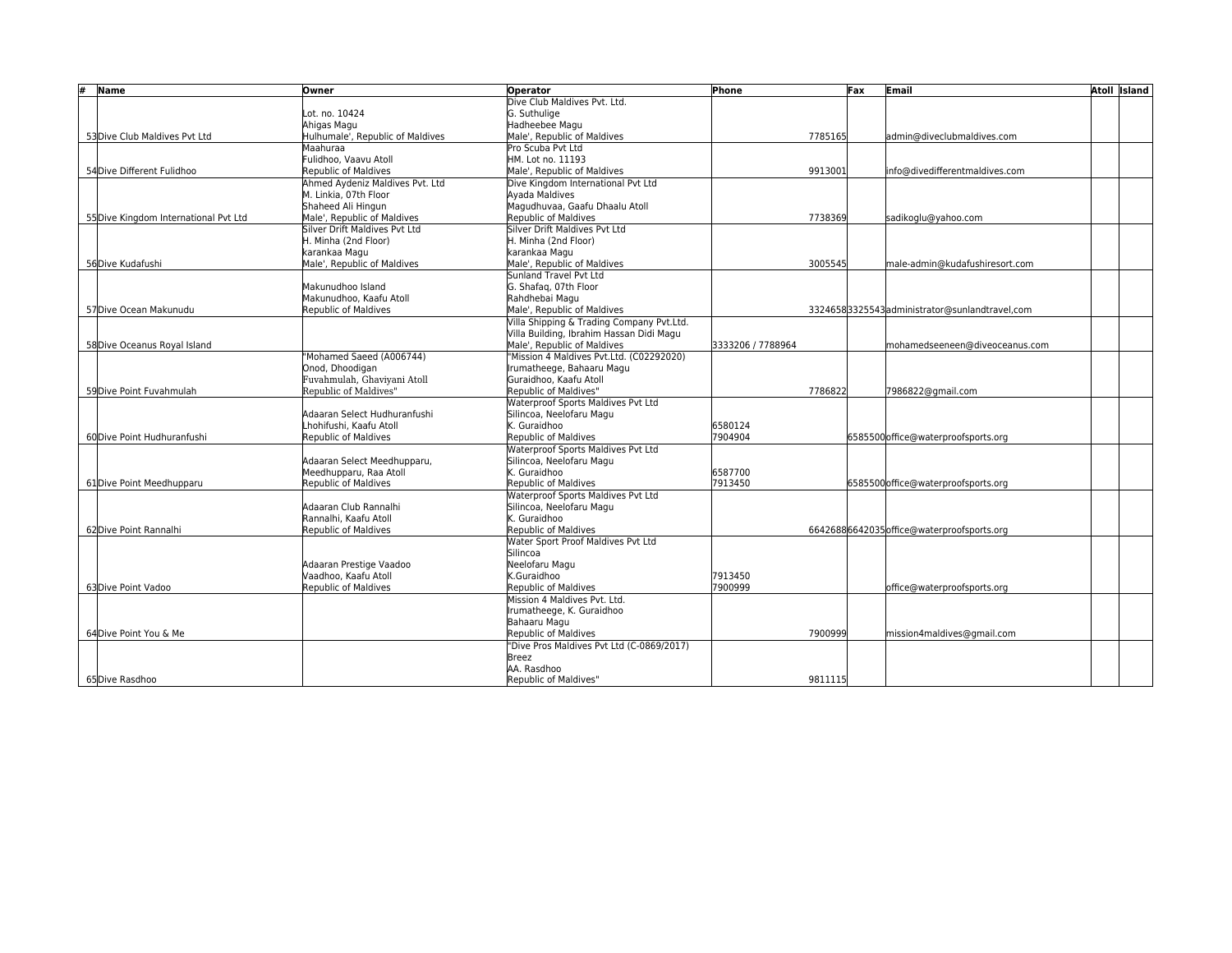| # | Name                           | Owner                                         | <b>Operator</b>                                     | Phone   | Fax     | Email                              | <b>Atoll Island</b> |
|---|--------------------------------|-----------------------------------------------|-----------------------------------------------------|---------|---------|------------------------------------|---------------------|
|   |                                | 1. Sanfa Khalid                               |                                                     |         |         |                                    |                     |
|   |                                | Gultharujamaage                               |                                                     |         |         |                                    |                     |
|   |                                | Ukulhas, Alifu Alifu Atoll)                   |                                                     |         |         |                                    |                     |
|   |                                | 2.Abdulla Majdy                               |                                                     |         |         |                                    |                     |
|   |                                | Guleynooranmaage                              |                                                     |         |         |                                    |                     |
|   |                                | Ukulhasn, Alifu Alifu Atoll                   |                                                     |         |         |                                    |                     |
|   |                                | Republic of Maldives                          |                                                     |         |         |                                    |                     |
|   |                                | 3. Ali Irfan                                  |                                                     |         |         |                                    |                     |
|   |                                | Gulheynooranmaage                             |                                                     |         |         |                                    |                     |
|   |                                | Ukulhas. Alifu Alifu Atoll                    |                                                     |         |         |                                    |                     |
|   |                                | 4. Mohamed Husny                              |                                                     |         |         |                                    |                     |
|   |                                | Guleynooranmaage                              |                                                     |         |         |                                    |                     |
|   |                                | Ukulhas, Alifu Alifu Atoll                    |                                                     |         |         |                                    |                     |
|   |                                | 5. Ahmed Ramih                                | Esaveli Pvt Ltd                                     |         |         |                                    |                     |
|   |                                | Guleynooranmaage                              | M. Shafaa. Ground Floor                             | 7776458 |         |                                    |                     |
|   | 66 Dive Ukulhas                | Ukulhas, Alifu Alifu Atoll                    | Male', Republic of Maldives                         | 9685446 |         | eshaveli3@gmail.com                |                     |
|   |                                |                                               | Villa Shipping and Trading Company Pvt. Ltd,        |         |         |                                    |                     |
|   |                                | Paradise Island Resort and Spa                | Villa Building,                                     |         |         |                                    |                     |
|   |                                | Lankanfinolhu. Kaafu Atoll                    | Ibrahim Hassan Didi Magu                            | 6645245 | 6645245 |                                    |                     |
|   | 67 Diveoceanus Paradise Island | Republic of Maldives                          | Male' Republic of Maldives                          | 3325195 |         | 3325177 info@villa.com.mv          |                     |
|   |                                | Sun Island Resort & Spa                       | Villa Shipping and Trading Company Pvt. Ltd,        |         |         |                                    |                     |
|   |                                | Nalaguraidhoo, Alifu Dhaalu Atoll             | Villa Building, Ibrahim Hassan Didi Magu            | 6680088 |         |                                    |                     |
|   | 68 Diveoceanus Sun Island      | Republic of Maldives                          | Male', Republic of Maldives                         | 7782969 |         | 6680099diving@sun-island.com.mv    |                     |
|   |                                |                                               | Diverland Maldives Pyt. Ltd                         |         |         |                                    |                     |
|   |                                | Equator Village                               | Embudhu Village                                     |         |         |                                    |                     |
|   |                                | Gan, Seenu Atoll                              | South Male Atoll                                    |         |         |                                    |                     |
|   | 69 Diverland Maldives Gan      | Republic of Maldives                          | Republic of Maldives                                |         |         | 77711576642673info@diverland.com   |                     |
|   |                                | Khadheeja Mohamed                             | Olige Private Limited                               |         |         |                                    |                     |
|   |                                | Miskihmagu, Vadige                            | Miskihmagu, Vadige                                  |         |         |                                    |                     |
|   |                                | Fuvahmulah, Gnaviyani Atoll                   | Fuvahmulah, Gnaviyani Atoll                         |         |         |                                    |                     |
|   | 70 Diving Club Olige           | Republic of Maldives                          | Republic of Maldives                                | 7788130 |         | dive@olige.store                   |                     |
|   |                                | <b>Reel Manzil</b>                            | <b>Rev Maldives Pvt Ltd</b>                         |         |         |                                    |                     |
|   |                                | Vilingili                                     | V. Maauniya                                         |         |         |                                    |                     |
|   | 71 Diving Cruising 1           | Republic of Maldives                          | Male', Republic of Maldives                         | 7774692 |         | rev.maldives@gmail.com             |                     |
|   |                                |                                               | Safaris Sun Maldives Pvt Ltd                        |         |         |                                    |                     |
|   |                                |                                               | V. Maauniya, V.350                                  |         |         |                                    |                     |
|   | 72 Diving Cruising 2           | Gurahali (TAV 282)                            | Republic of Maldives                                | 7774649 |         | sunmaldives.croisieres@gmail.com   |                     |
|   |                                | Fesdhu Holdings Pvt Ltd (C-201/2004)          | Silver Sands Pvt. Ltd(C-0166/2000)                  |         |         |                                    |                     |
|   |                                | No. 39, Orchid Magu                           | M. Chaandhaneege, 2nd Floor                         |         |         | info@silversands.com.mv            |                     |
|   | 73 Down Under                  | Male', Rep of Maldives                        | Male', Republic of Maldives                         | 9803033 |         | wave.downunder@whotels.com         |                     |
|   |                                | Mariyam Rathifa                               | Drop Dive Maldives Pvt Ltd                          |         |         |                                    |                     |
|   |                                | <b>Beach Rest</b>                             | Beach Rest                                          |         |         |                                    |                     |
|   |                                | Miskiy Magu                                   | Miskiy Magu                                         |         |         |                                    |                     |
|   |                                | Rasdhoo, Alifu Alifu                          | Rasdhoo, Alifu Alifu                                |         |         |                                    |                     |
|   | 74 Drop Dive Maldives          | Republic of Maldives                          | Republic of Maldives                                | 9181166 |         | uney11@gmail.com                   |                     |
|   |                                |                                               | Drop Dive Maldives Private Limited                  |         |         |                                    |                     |
|   |                                | Shaukath Usman                                | <b>Beach Rest</b>                                   |         |         |                                    |                     |
|   |                                | Gultharujamaage                               | Miskiy Magu                                         |         |         |                                    |                     |
|   |                                | Ukulhas, Alifu Alifu Atoll                    | Rasdhoo, Alifu Alifu Atoll                          |         |         |                                    |                     |
|   | 75 Drop Dive Ukulhas           | Republic of Maldives                          | Republic of Maldives                                | 9181166 |         | uneyy11@gmail.com                  |                     |
|   |                                | Parindhaa                                     | Eco Dive Club Maldives Pvt Ltd                      |         |         |                                    |                     |
|   | 76 Eco Dive Club Maafushi      | Maafushi, Kaafu Atoll<br>Republic of Maldives | M. Hudhumuthi                                       | 7557275 |         | info@eco-diveclub.com              |                     |
|   |                                |                                               | Male', Republic of Maldives                         |         |         | fahud2295@gmail.com                |                     |
|   |                                | "Eemas Pvt Ltd<br>H. Rangali                  | "Eemas Pvt Ltd<br>H. Rangali                        |         |         |                                    |                     |
|   |                                | Filigas Magu                                  | Filigas Magu                                        |         |         |                                    |                     |
|   | 77 Eemas Dive                  | Male', Republic of Maldives"                  | Male', Republic of Maldives"                        | 7961111 |         | eemasprivatelimited@gmail.com      |                     |
|   |                                | Minor Hotel Group (Maldives) Pvt Ltd          | Silver Sands Pvt Ltd                                |         |         |                                    |                     |
|   |                                | Anantara Kihavah Villas                       | M. Chaandhaneege, 2nd Floor                         |         |         |                                    |                     |
|   |                                | Kihavah Huravalhi, Baa Atoll                  | Alhivilaa Magu                                      |         |         |                                    |                     |
|   |                                | Republic of Maldives                          | Male', Republic of Maldives                         |         |         | 66010203320577info@silversands.com |                     |
|   | 78 Elements Anantara Kihavah   | West Rest                                     | Renascent Investments Pvt Ltd                       |         |         |                                    |                     |
|   |                                | Mathiveri, Alifu Alifu Atoll                  |                                                     |         |         |                                    |                     |
|   | 79 Elite Divers                | Republic of Maldives                          | Ma. Montreel, Gulaabee Magu<br>Republic of Maldives | 7778299 |         | mohamed.mihad@gmail.com            |                     |
|   |                                |                                               |                                                     |         |         |                                    |                     |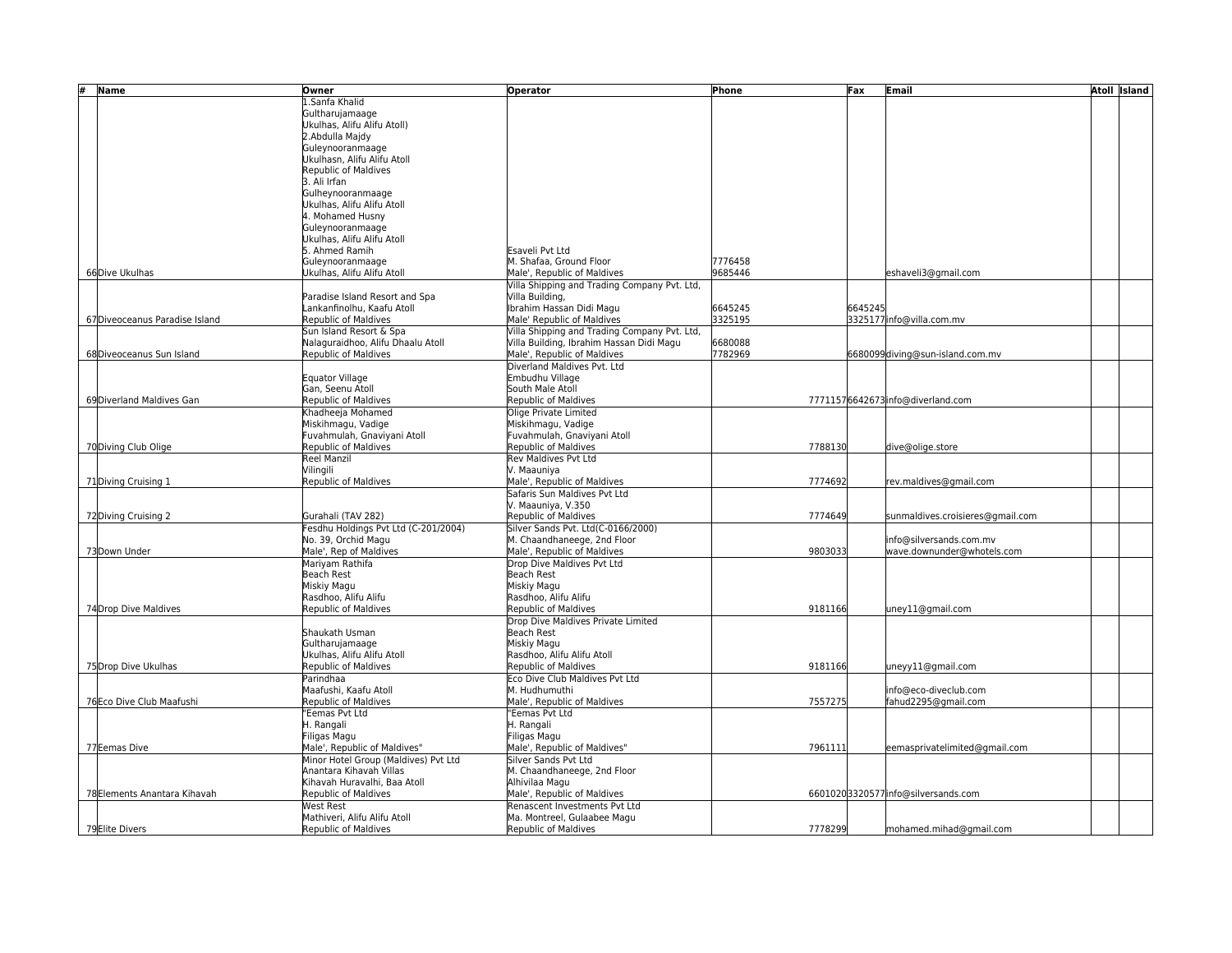| #<br>Name                                                     | Owner                                                | <b>Operator</b>                                             | Phone                        | Fax     | Email                            | Atoll Island |
|---------------------------------------------------------------|------------------------------------------------------|-------------------------------------------------------------|------------------------------|---------|----------------------------------|--------------|
|                                                               |                                                      | 'Maldives Bay Pvt Ltd                                       |                              |         |                                  |              |
|                                                               |                                                      | H. Maizaan, 4th Floor,                                      |                              |         |                                  |              |
| 80 Endheri Marine Center                                      |                                                      | Sosun Magu"                                                 |                              | 7955272 | Dive-velavaru@angsana.com        |              |
|                                                               | Faarufushi Maldives                                  | <b>Euro-Divers Maldives</b>                                 |                              |         |                                  |              |
|                                                               | Faarufushi, Raa Atoll                                | G. Veyoge, K. Male'                                         |                              |         |                                  |              |
| 81 Euro Divers - Faarufushi                                   | <b>Republic of Maldives</b><br>Club Med. Kanifinolhu | <b>Republic of Maldives</b><br>Euro Divers Maldives Pyt Ltd |                              | 7771245 | kai@euro-divers.com              |              |
|                                                               | kanifinolhu, Kaafu Atoll                             | H.Meerubahuruge, Ameer Ahmed Magu                           | 3331712                      |         |                                  |              |
| 82 Euro Divers Club Med Kani                                  | Republic of Maldives                                 | Male'. Republic of Maldives                                 | 7772495                      |         | cmkani@euro-divers.com           |              |
|                                                               |                                                      | Euro Divers Maldives Pvt Ltd (C-0028/1995), H.              |                              |         |                                  |              |
|                                                               |                                                      | Meerubahuruge, 3rd Floor, Ameer Ahmed                       |                              |         |                                  |              |
| 83 Euro Divers Finolhu Villas                                 |                                                      | Magu, Male', Republic of Maldives                           |                              | 7775490 | thorsten@euro-divers.com         |              |
|                                                               | Crystal Plaza Resorts Pvt Ltd                        | Global Diving Services Pvt Ltd                              |                              |         |                                  |              |
|                                                               | MF Building (2nd Floor)                              | H. Meerubahuruge (1st Floor)                                |                              |         |                                  |              |
| Euro Divers Maldives Amari Havodda By Global Chaandhanee Magu |                                                      | Ameer Ahmed Magu                                            |                              |         |                                  |              |
| 84 Diving Services                                            | Male', Republic of Maldives                          | Male', Republic of Maldives                                 |                              | 7771244 | thoisten@euro-divers.com         |              |
|                                                               |                                                      | Eurodivers Maldives Pyt Ltd                                 |                              |         |                                  |              |
|                                                               | Vihamanaafushi Holdings Pvt Ltd                      | H. Meerubahuruge, 3rd Floor                                 |                              |         |                                  |              |
|                                                               | 39, Orchid Magu                                      | Ameer Ahmed Magu                                            |                              |         |                                  |              |
| 85 Euro Divers Maldives Kurumba Maldives                      | Male, Republic of Maldives<br>Dhigali Island Resort  | Republic of Maldives<br>Euro-Divers Maldives                | 7771244 / 7775490<br>3331715 |         | thorsten@euro-divers.com         |              |
|                                                               | Dhigali, Raa Atoll                                   | G. Veyoge, K. Male'                                         | 9787052                      |         |                                  |              |
| 86Euro-Divers Dhigali                                         | Republic of Maldives                                 | Republic of Maldives                                        | 7771244                      |         | male-office@euro-divers.com      |              |
|                                                               |                                                      | 'Global Diving Services Pvt Ltd (C-0892/2006)               |                              |         |                                  |              |
|                                                               |                                                      | H.Meerubahuruge                                             |                              |         |                                  |              |
|                                                               |                                                      | 77, Ameeru Ahmed Magu                                       |                              |         |                                  |              |
|                                                               |                                                      | Male', Republic Of MaldivesMr.                              |                              |         |                                  |              |
| 87 Euro-Divers Eriyadu, Global Diving Services                |                                                      | Werner lau (before)"                                        |                              | 6644487 | wernerlau@aol.com                |              |
|                                                               | Ari Beach Company Pvt Ltd                            |                                                             |                              |         |                                  |              |
|                                                               | M.Kinbidhooge                                        | Euro Divers Maldives Pyt Ltd                                |                              |         |                                  |              |
|                                                               | Izzudheen Magu                                       | H.Meerubahuruge, Ameer Ahmed Magu                           |                              |         |                                  |              |
| 88 Euro-Divers Lux* South Ari Atoll                           | Male', Republic of Maldives                          | Male', Rep of Maldives                                      |                              | 7771244 | thoisten@euro-dive.com           |              |
|                                                               |                                                      | Global Diving Services Pvt Ltd                              |                              |         |                                  |              |
|                                                               |                                                      | H. Meerubahuruge                                            |                              |         |                                  |              |
| Euro-Divers Vilamendhoo, Global Diving<br>89Services          |                                                      | 77, Ameeru Ahmed Magu<br>Male', Republic Of Maldives        |                              |         | 66806376680639 wernerlau@aol.com |              |
|                                                               |                                                      | Fathuhulla Ahmed                                            |                              |         |                                  |              |
|                                                               | Fathuhulla Ahmed                                     | Fathu Dives (SP)                                            |                              |         |                                  |              |
|                                                               | Maajehige                                            | Maajehige                                                   |                              |         |                                  |              |
|                                                               | Dhangethi, Alifu Dhaalu Atoll                        | Dhangethi, Alifu Dhaalu Atoll                               |                              |         |                                  |              |
| 90 Fathu Dives                                                | Republic of Maldives                                 | Republic of Maldives                                        |                              | 9667095 | fathudives@gmail.com             |              |
|                                                               | Legal Heirs of Late Mr. Ibrahim Waheed               | Fehi Velaa Pvt Ltd                                          |                              |         |                                  |              |
|                                                               | Sunny Corner                                         | Feeroazuge                                                  |                              |         |                                  |              |
|                                                               | Dhonfanu, Baa Atoll                                  | Utheemu, Haa Alifu Atoll                                    |                              |         |                                  |              |
| 91Fehi Velaa Dive                                             | Republic of Maldives                                 | Republic of Maldives                                        |                              | 7891917 | hu.ramyx@gmail.com               |              |
|                                                               | White House                                          | Fehurihi Dive Pyt Ltd                                       |                              |         |                                  |              |
|                                                               | B. Fulhadhoo                                         | H. Fehurihi                                                 |                              |         |                                  |              |
| 92 Fehurihi Dive                                              | <b>Republic of Maldives</b>                          | Male', Republic of Maldives<br>Fehi MoorithiPvt Ltd         |                              | 7486061 | rayyahussain@gmail.com           |              |
|                                                               | Fihalhohi Island Resort                              | Moorithi Building (06th Floor)                              |                              |         |                                  |              |
|                                                               | Fihaalhohi, Kaafu Atoll                              | Chaandhanee Magu                                            |                              |         |                                  |              |
| 93 Fiha Dive Center                                           | Republic of Maldives                                 | Male', Republic of Maldives                                 |                              | 7902626 | operations@fihalhohi.com.mv      |              |
|                                                               |                                                      | Proud Maldives Pvt Ltd                                      |                              |         |                                  |              |
|                                                               |                                                      | Funamage                                                    |                              |         |                                  |              |
|                                                               |                                                      | Hangnameedhoo, Alifu Dhaalu Atoll                           | 9153959                      |         |                                  |              |
| 94 Fish Head Dives and Water Sports                           |                                                      | <b>Republic of Maldives</b>                                 | 7903600                      |         | info@fishheaddive.com            |              |
|                                                               |                                                      | "Silver Sands Pvt Ltd                                       |                              |         |                                  |              |
|                                                               |                                                      | M. Chaandhaneege, 2nd Floor                                 |                              |         |                                  |              |
|                                                               |                                                      | Alhivilaa Magu                                              | '6644222                     |         |                                  |              |
|                                                               |                                                      | Rep. of Maldives                                            | 7737313                      |         |                                  |              |
| 95 Float at Huvafenfushi                                      |                                                      |                                                             | 3342737"                     |         |                                  |              |
|                                                               | Niyama Maldives                                      | Silver Sands Pvt. Ltd.<br>M. Chaaandhaneege, 2nd Floor      |                              |         |                                  |              |
|                                                               | Embudhufushi & Olhuveli, Dhaalu Atoll                | Alhivilaa Magu                                              |                              |         |                                  |              |
| 96 Float at Niyama                                            | Republic of Maldives                                 | Republic of Maldives                                        |                              | 3342737 | info@silverands.com.mv           |              |
|                                                               |                                                      |                                                             |                              |         |                                  |              |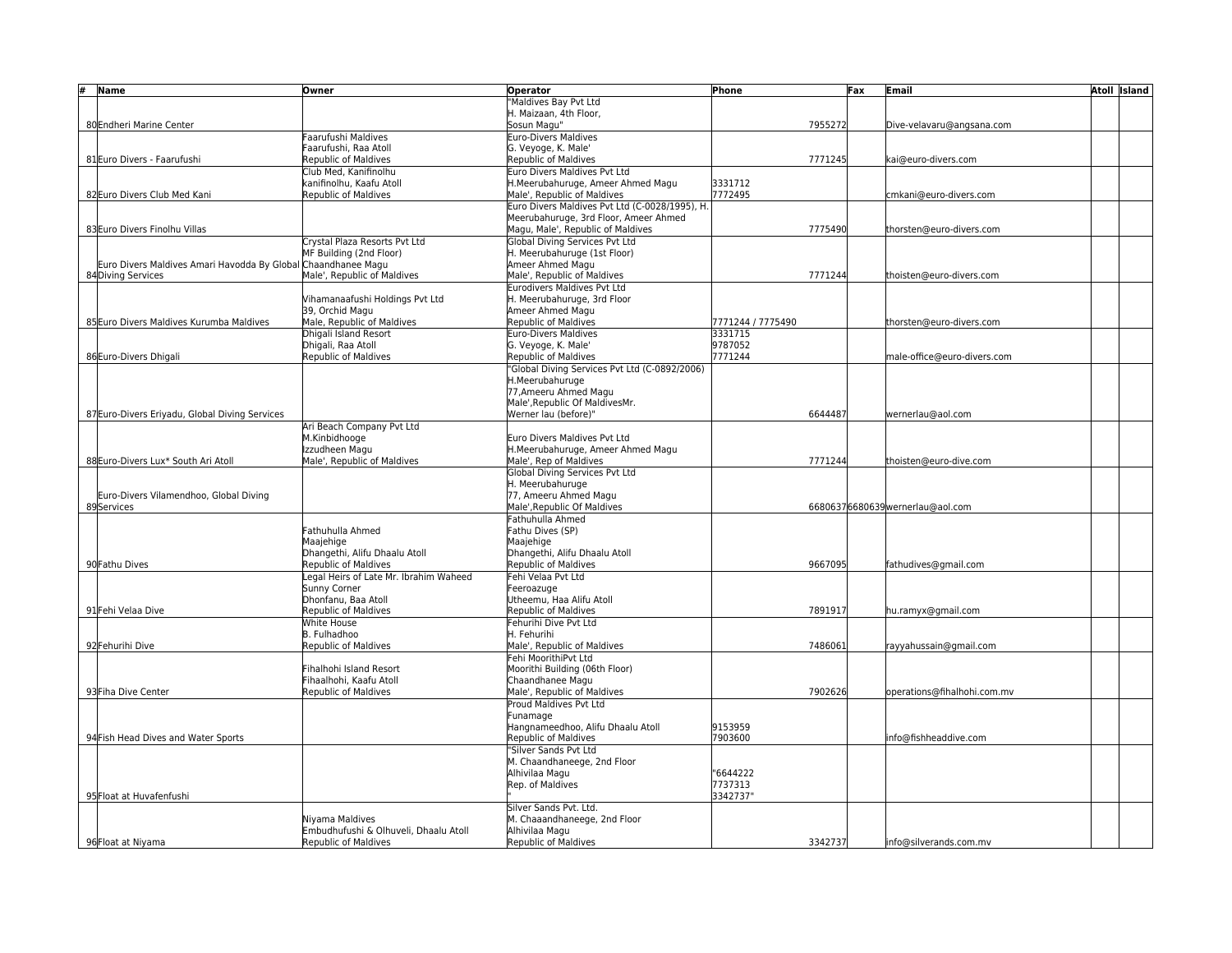| #<br>Name                                                           | Owner                                      | <b>Operator</b>                                 | Phone             | Fax     | <b>Email</b>                                        | Atoll Island |
|---------------------------------------------------------------------|--------------------------------------------|-------------------------------------------------|-------------------|---------|-----------------------------------------------------|--------------|
|                                                                     |                                            | 'Landaa Giraavaru Pvt Ltd                       |                   |         |                                                     |              |
|                                                                     |                                            | Four Season Resort Maldives at                  |                   |         |                                                     |              |
|                                                                     |                                            | Landaa Giraavaru                                | "6606888          |         |                                                     |              |
| 97 Four Season Dive Centre Landaa Giraavaru                         |                                            | Republic of Maldives"                           | 9807482"          |         | dive.mal@fourseasons.com                            |              |
|                                                                     | Four Seasons Maldives at Kuda Huraa        |                                                 |                   |         |                                                     |              |
|                                                                     | Kuda Huraa, Kaafu Atoll                    |                                                 |                   |         |                                                     |              |
| 98 Four Seasons Maldives Dive Center Kuda Hura Republic of Maldives |                                            | HPL Resorts (Maldives) Pvt Ltd                  |                   |         | 66448886644000 reservations.maldives@foursesons.com |              |
|                                                                     |                                            | Dhiqufaru Investments Pvt Ltd                   |                   |         |                                                     |              |
|                                                                     | Dhigufaru Island Resort                    | M. Huraa                                        |                   |         |                                                     |              |
|                                                                     | Dhigufaruvinagandu, Baa Atoll              | Fareedhee Magu                                  |                   |         |                                                     |              |
| 99 Fulhangi Dive Center                                             | Republic of Maldives                       | Male', Republic of Maldives                     |                   |         | 66026566603656info@dhigufaru.com                    |              |
|                                                                     |                                            | Surf & Scuba Maldives Pvt Ltd                   |                   |         |                                                     |              |
|                                                                     | Rankokaage                                 | Sunaaruge                                       |                   |         |                                                     |              |
|                                                                     | V. Fulidhoo                                | Lh. Naifaru                                     |                   |         |                                                     |              |
| 100 Fulidhoo Dive & Water Sports                                    | Republic of Maldives                       | Republic of Maldives                            |                   | 7999341 | hello@fulidhoodive.com                              |              |
|                                                                     | Villa Shipping and Trading Company Pvt Ltd | Villa Shipping and Trading Company Pvt Ltd      |                   |         |                                                     |              |
|                                                                     | M. Villa Building                          | M. Villa Building                               |                   |         |                                                     |              |
|                                                                     | Ibrahim Hassan Didi Magu                   | Ibrahim Hassan Didi Magu                        |                   |         |                                                     |              |
| 101 Fun Island Dive Centre                                          | Republic of Maldives                       | Republic of Maldives                            | 7788964 / 3333206 |         | mohamedseeneen@diveoceanus.com                      |              |
|                                                                     |                                            | Fuvahmulah Dream Pvt Ltd                        |                   |         |                                                     |              |
|                                                                     | Shop Number 7, Dhoodigan                   | Shop Number 7, Dhoodigan                        |                   |         |                                                     |              |
|                                                                     | Bandharu, Kuleebin                         | Bandharu, Kuleebin                              |                   |         |                                                     |              |
|                                                                     | Fuvahmulah, Gnaviyani Atoll                | Fuvahmulah, Gnaviyani Atoll                     | +960 7610676      |         |                                                     |              |
| 102 Fuvahmulah Dive                                                 | Republic of Maldives                       | Republic of Maldives                            | +960 7657363      |         | info@fuvahmulahdive.com                             |              |
|                                                                     | Theeru                                     | Shark Island Pvt Ltd (C00732019)                |                   |         |                                                     |              |
|                                                                     | Dhoodigan Avah                             | Nadhurumaage                                    |                   |         |                                                     |              |
|                                                                     | Fuvahmulah, Gnaviyani Atoll                | Fuvahmulah, Gnaviyani Atoll                     |                   |         |                                                     |              |
| 103 Fuvahmulah Tiger Shark Dive                                     | Republic of Maldives                       | Republic of Maldives                            |                   | 7900056 | info@fuvahmulahtigersharkdive.com                   |              |
|                                                                     | Udhares Villa                              | <b>WEDO Pvt Ltd</b>                             |                   |         |                                                     |              |
|                                                                     | Gaafaru. Kaafu Atoll                       | H. Evening Flower                               |                   |         |                                                     |              |
| 104 Gaafaru Dive                                                    | Republic of Maldives                       | Male', Republic of Maldives                     |                   | 7922520 | wedo.pvtltd@gmail.com                               |              |
|                                                                     |                                            | Noomadi Resorts Pyt Ltd                         |                   |         |                                                     |              |
|                                                                     | Gangehi Island Resort                      | G. Penzy Nectar, 1st Floor                      | 6660505           |         |                                                     |              |
|                                                                     | Gangehi, Alifu Alifu Atoll                 | Alikilegefaanu Magu                             | 7934157           |         |                                                     |              |
| 105Gangehi Diving Center                                            | Republic of Maldives                       | Male', Republic of Maldives                     | 7771837           |         | 3321837 diving@gangehi.com                          |              |
|                                                                     | Gili Lankanfushi                           | Ocean Paradise Maldives Pvt Ltd                 |                   |         |                                                     |              |
|                                                                     | ankanfushi, Kaafu Atoll                    | H. Fehivinamaage                                |                   |         |                                                     |              |
| 106Gili Lankafushi Dive Center                                      | Republic of Maldives<br>ight Night         | Male', Republic of Maldives<br>Macrosix Pyt Ltd |                   |         | 33298843329885gili@oceanparadise.com.mv             |              |
|                                                                     | Gulzaaru Magu                              | M. Jagumagaana                                  |                   |         |                                                     |              |
|                                                                     | Dhigurah, Alifu Dhaalu Atoll               | Handhuvaree Hingun                              |                   |         |                                                     |              |
| 107Go Divers                                                        | Republic of Maldives                       | Male', Republic of Maldives                     |                   | 9995612 |                                                     |              |
|                                                                     | Khadheeja Hussain                          | Hanimaadhoo Dive & Watersports Pvt Ltd          |                   |         |                                                     |              |
|                                                                     | Happy Life                                 | Nivaidhoshuge                                   |                   |         |                                                     |              |
|                                                                     | Hanimaadhoo, Haa Dhaalu Atoll              | Hanimaadhoo, Haa Dhaalu Atoll                   |                   |         | info@hanimaadhoo.com                                |              |
| 108 Hanimaadhoo Dive and Watersport                                 | Republic of Maldives                       | Republic of Maldives                            | 7575779 / 7978818 |         | http://www.hanimaadhoodive.com/                     |              |
|                                                                     | Hurawalhi Island Resort                    | Pro Divers Pvt Ltd                              |                   |         |                                                     |              |
|                                                                     | Huravalhi, Lhaviyani Atoll                 | Champa Building                                 | 7710197           |         | rodney@prodivers.com                                |              |
| 109 Huravalhi Prodivers                                             | Republic of Maldives                       | Republic of Maldives                            | 7782361           |         | ray@prodivers.com                                   |              |
|                                                                     |                                            | Silver Sands Pyt Ltd                            |                   |         |                                                     |              |
|                                                                     |                                            | ADK Tower. 7th Floor                            |                   |         |                                                     |              |
|                                                                     | Velassaru Maldives                         | H.Ranribudhoo                                   |                   |         |                                                     |              |
|                                                                     | Velassaru, Kaafu Atoll                     | Ameer Ahmed Magu Male', 20096                   |                   |         |                                                     |              |
| 110 Immersion                                                       | Republic of Maldives                       | Republic of Maldives                            |                   |         | 77722606643041info@silversands.com.mv               |              |
|                                                                     | Radient Heat Travels Pyt Ltd               | Infinity Blue Pvt Ltd                           |                   |         |                                                     |              |
|                                                                     | H. Nooali                                  | M. Berianfaru -1                                |                   |         |                                                     |              |
|                                                                     | Hithigas Magu                              | Buruzu Magu                                     |                   |         |                                                     |              |
| 111 Infinity Blue                                                   | Male', Republic of Maldives                | Male', Republic of Maldives                     |                   | 7237503 | lidia@infinitybluemaldives.com                      |              |
|                                                                     |                                            | Murakabay Pvt Ltd (C06762019)                   |                   |         |                                                     |              |
|                                                                     |                                            | Ma. Four Wings                                  |                   |         |                                                     |              |
| 112 Infinity Dive                                                   |                                            | Male', Republic of Maldives                     |                   | 9898211 | info@Murakabay.com                                  |              |
|                                                                     | Dreamland - The Unique Sea & Lake          |                                                 |                   |         |                                                     |              |
|                                                                     | Resort/Spa                                 | loy Dive Private Limited                        |                   |         |                                                     |              |
|                                                                     | Hirundhoo. Baa Atoll                       | H.Aage . Boduthakurufaanu Magu                  |                   |         |                                                     |              |
| 113OY DIVE MALDIVES 1                                               | Republic of Maldives                       | Male', Republic of Maldives                     |                   |         | 77045547704554info@joydive.com                      |              |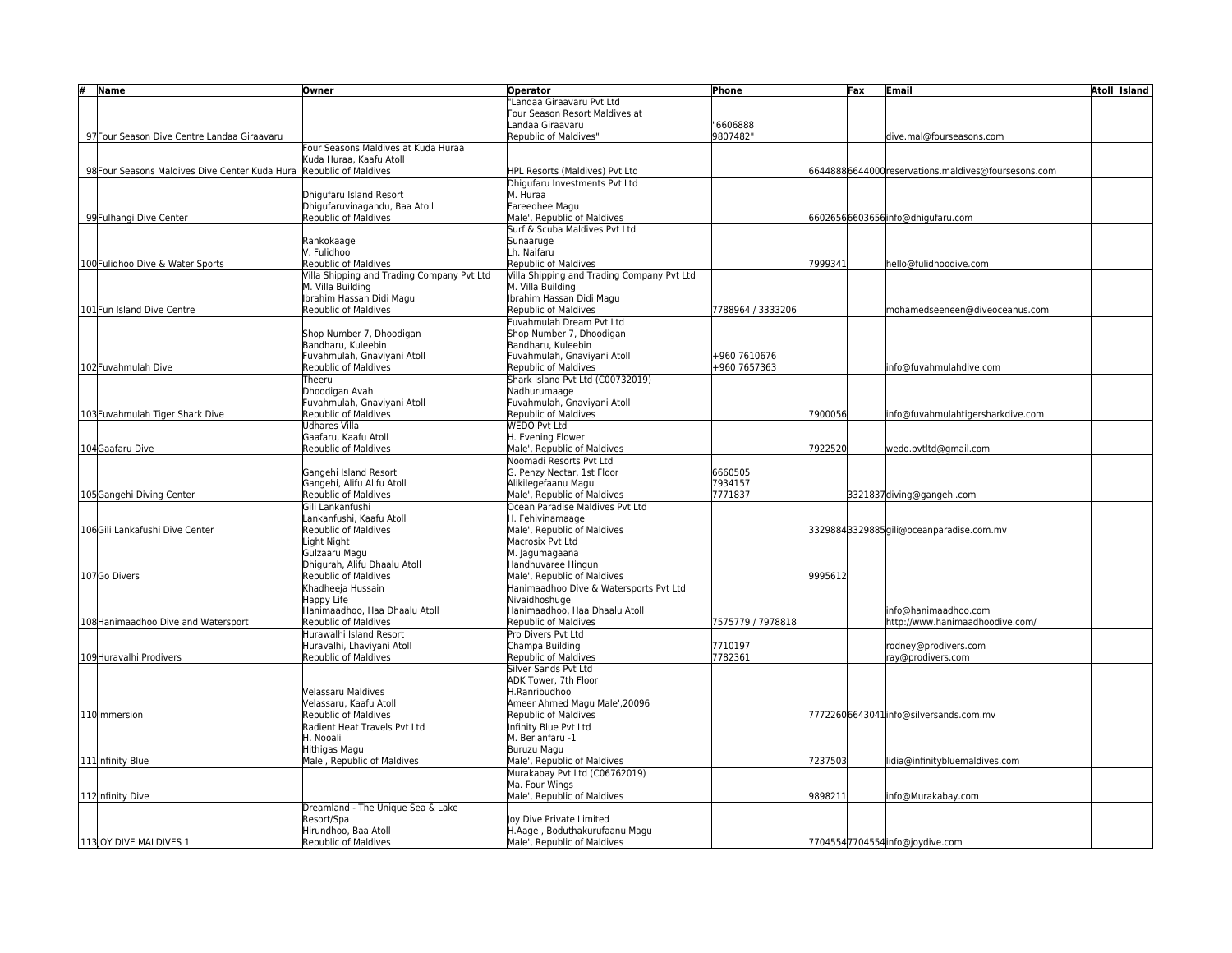| # | Name                                        | Owner                                                                                     | Operator                                                                   | Phone                   | Fax | Email                                                                      | <b>Atoll Island</b> |
|---|---------------------------------------------|-------------------------------------------------------------------------------------------|----------------------------------------------------------------------------|-------------------------|-----|----------------------------------------------------------------------------|---------------------|
|   |                                             |                                                                                           | Ocean Paradise Maldives Pvt Ltd                                            |                         |     |                                                                            |                     |
|   |                                             |                                                                                           | H. Fehivinamaage                                                           |                         |     |                                                                            |                     |
|   | 114 Kandooma Island Dive Centre             |                                                                                           | Male', Republic of Maldives                                                |                         |     | 77721146657165htaggart@oceanparadise.com.mv                                |                     |
|   |                                             | Lessee of Aanugandu Island Resort (TRH 176) /<br>Aanugan'du Finolhu and Aanugan'du Huraa, |                                                                            |                         |     |                                                                            |                     |
|   |                                             | Kaafu Atoll                                                                               |                                                                            |                         |     |                                                                            |                     |
|   |                                             |                                                                                           |                                                                            |                         |     |                                                                            |                     |
|   |                                             | Promonant Pvt Ltd                                                                         |                                                                            |                         |     |                                                                            |                     |
|   |                                             | H. Aage, 6th Floor                                                                        | alboot Marine Services Pvt Ltd                                             |                         |     |                                                                            |                     |
|   |                                             | 12 Boduthakurufaanu Magu                                                                  | H. Fusthulhaamage, 5th Floor                                               |                         |     |                                                                            |                     |
|   | 115 Koamas by Jalboot at Aanugandu          | Male', Republic of Maldives                                                               | Male', Republic of Maldives                                                | 4002666 / 9555075       |     | nfo@jalbootmaldives.mv                                                     |                     |
|   |                                             |                                                                                           | lalboot Marine Services Pyt Ltd                                            | 9881707                 |     |                                                                            |                     |
|   | 116 Koamas Dive and Watersports Center      |                                                                                           | H. Fusthulhaamage (5th Floor)                                              | 7539075                 |     | office@divers.mv                                                           |                     |
|   |                                             | Kudadoo Maldives Pvt Ltd                                                                  | Pro Divers Pvt Ltd                                                         | 6620343<br>7710197      |     |                                                                            |                     |
|   | 117 Kudadoo Prodivers                       | Kudadhoo, Lhaviyani Atoll<br>Republic of Maldives                                         | Champa Building<br>Male', Republic of Maldives                             | 7782361                 |     | 6620344rodney@prodivers.com                                                |                     |
|   |                                             |                                                                                           | Pro Divers Pvt Ltd (C-0143/1998)                                           |                         |     |                                                                            |                     |
|   | 118 Kuredu Prodivers                        |                                                                                           | Champa Building                                                            |                         |     | 66203376620332kuredu@prodivers.com                                         |                     |
|   |                                             | Honors Residence (Guesthouse)                                                             | aamu Adventure Pvt Ltd                                                     |                         |     |                                                                            |                     |
|   |                                             | Gan, Laamu Atoll                                                                          | H. Makaira, 6th Floor                                                      | 9119159                 |     |                                                                            |                     |
|   | 119 Laamu Dive Centre                       | Republic of Maldives                                                                      | Male'. Republic of Maldives                                                | 7773774                 |     | divelaamu@gmail.com                                                        |                     |
|   |                                             | Lily Beach Resort                                                                         | Pro Divers Pyt Ltd                                                         |                         |     |                                                                            |                     |
|   |                                             | Huvahendhoo, Alifu Dhaalu Atoll                                                           | Champa Building.                                                           |                         |     |                                                                            |                     |
|   | 120Lily Prodivers                           | Republic of Maldives                                                                      | Male' Republic of Maldives                                                 | 6620343 7710197 6680013 |     | 6620344 rodney@prodivers.com                                               |                     |
|   |                                             | Gulfaam Villa                                                                             | nto Scuba Maldives Pvt Ltd                                                 |                         |     |                                                                            |                     |
|   |                                             | Maafushi, Kaafu Atoll<br>Republic of Maldives                                             | M. Dhileyraamuge                                                           | 9911116                 |     |                                                                            |                     |
|   | 121 Maafushi Dive and Water Sports          |                                                                                           | Male', Republic of Maldives<br>"Bluesand Dive Centre Pvt Ltd (C-0482/2017) |                         |     | asim@maafushidive.com                                                      |                     |
|   |                                             |                                                                                           | Ma. Rangiri (1st Floor)                                                    |                         |     |                                                                            |                     |
|   |                                             |                                                                                           | Rahdhebai Magu                                                             |                         |     |                                                                            |                     |
|   | 122 Maagau Dive Centre                      |                                                                                           | Male', Republic of Maldives "                                              | 9146648                 |     | nfo@maagaudive.com                                                         |                     |
|   |                                             |                                                                                           | "Ocean paradise Maldives                                                   |                         |     |                                                                            |                     |
|   |                                             |                                                                                           | Araaroot Villa, 04th Floor                                                 | '3329884                |     |                                                                            |                     |
|   | 123 Maalifushi Marine Sports Centre         |                                                                                           | Male', Rep of Maldives "                                                   | 7772114"                |     | nfaggart@oceanparadise.com.mv                                              |                     |
|   |                                             |                                                                                           | Malahini Holdings Pvt Ltd                                                  |                         |     |                                                                            |                     |
|   |                                             | Malahini Kuda Bandos                                                                      | Jazeera Building, 3rd Floor                                                |                         |     |                                                                            |                     |
|   |                                             | Kuda Bandos, Kaafu Atoll                                                                  | Boduthakurufaanu Magu                                                      |                         |     |                                                                            |                     |
|   | 124 Malahini Dive Center                    | Republic of Maldives<br>lavaahirumaage                                                    | Male', Republic of Maldives<br>Maldivers Diving Centre Pvt Ltd             | 7776822                 |     | dive.malahini.mv                                                           |                     |
|   |                                             | Maalhos, Baa Atoll                                                                        | M. Anthias                                                                 |                         |     |                                                                            |                     |
|   | 125 Maldivers Diving Centre Maalhos         | <b>Republic of Maldives</b>                                                               | Male', Republic of Maldives                                                | 7792541                 |     |                                                                            |                     |
|   |                                             |                                                                                           | Blue 'K' Safari Maldives Pvt Ltd                                           |                         |     |                                                                            |                     |
|   |                                             |                                                                                           | H.Muskhan                                                                  |                         |     |                                                                            |                     |
|   |                                             |                                                                                           | Abadhafehi Magu                                                            | 3317077                 |     | blueksafari@gmail.com                                                      |                     |
|   | 126 Maldives Dive Centre                    | Soliel Safari Boat (TAV 197)                                                              | Republic of Maldives                                                       | 3335035                 |     | 3335060blue k@dhivehinet.mv                                                |                     |
|   |                                             | Aminath Zakariyya                                                                         | Maldives Dive Investment Pvt Ltd                                           |                         |     |                                                                            |                     |
|   |                                             | Manzaru Villa<br>Fenfushi, Alifu Dhaalu Atoll                                             | M. Modern Comet<br>Miriyas Magu                                            |                         |     |                                                                            |                     |
|   | 127 Maldives Diving Loabi                   | Republic of Maldives                                                                      | Male,' Republic of Maldives                                                | 9717000                 |     | hassan028820@gmail.com;<br>mdloabi@gmail.com                               |                     |
|   |                                             | Owner of Princess Haseena (TAV 344):                                                      | Maldivian Pink Star Pvt. Ltd.                                              |                         |     |                                                                            |                     |
|   |                                             | Noo Rani Travels Pyt. Ltd.                                                                | Hulhumale' Lot No. 11043, 2nd Floor, Flat A                                |                         |     |                                                                            |                     |
|   |                                             | Shop No.24, Orchid Magu                                                                   | Nirolhu Magu                                                               |                         |     | nfo@noorani.com.mv;                                                        |                     |
|   | 128 Maldivian Stars                         | Male', Republic of Maldives                                                               | Male', Republic of Maldives                                                | 3350890 / 9944184       |     | <aorita@maldivian-stars.com< td=""><td></td></aorita@maldivian-stars.com<> |                     |
|   |                                             |                                                                                           | Manta Divers Pvt Ltd                                                       |                         |     |                                                                            |                     |
|   |                                             | Faalandhoshuge                                                                            | ucky House                                                                 |                         |     |                                                                            |                     |
|   |                                             | Guraidhoo, Kaafu Atoll                                                                    | Guraidhoo                                                                  |                         |     |                                                                            |                     |
|   | 129 Manta Divers                            | Republic of Maldives                                                                      | <b>Republic of Maldives</b>                                                | 7953539 7316990         |     | manta.divers.maldives@gmail.com                                            |                     |
|   |                                             | Sea 'N' See Pyt Ltd                                                                       | Sea 'N' See Pyt Ltd                                                        |                         |     |                                                                            |                     |
|   |                                             | G. Oakum Building, 1st Floor<br>Hadheebee Magu                                            | G. Oakum Building, 1st Floor<br>Hadheebee Magu                             | 3325634                 |     | seansee@dhivehinet.net.mv                                                  |                     |
|   | 130 Manthiri Dive Centre (Manthiri TAV 124) | Male', Republic of Maldives                                                               | Male', Republic of Maldives                                                | 7787236                 |     | 3325633 manthirimaldives@dhivehinet.net.mv                                 |                     |
|   |                                             |                                                                                           | Vabbinyest Maldiyes Pyt Ltd                                                |                         |     |                                                                            |                     |
|   |                                             | Banyan Tree Maldives Vabbinfaru                                                           | Banyan Tree Maldives,                                                      |                         |     |                                                                            |                     |
|   |                                             | Vabbinfaru, kaafu Atoll                                                                   | Nabbinfaru. Kaafu Atoll                                                    | 6643147                 |     |                                                                            |                     |
|   | 131 Marine Center vabbinfaru                | Republic of Maldives                                                                      | Republic of Maldives                                                       | 7783738                 |     | 6643843dive-Vabbinfaru@banyantree.com                                      |                     |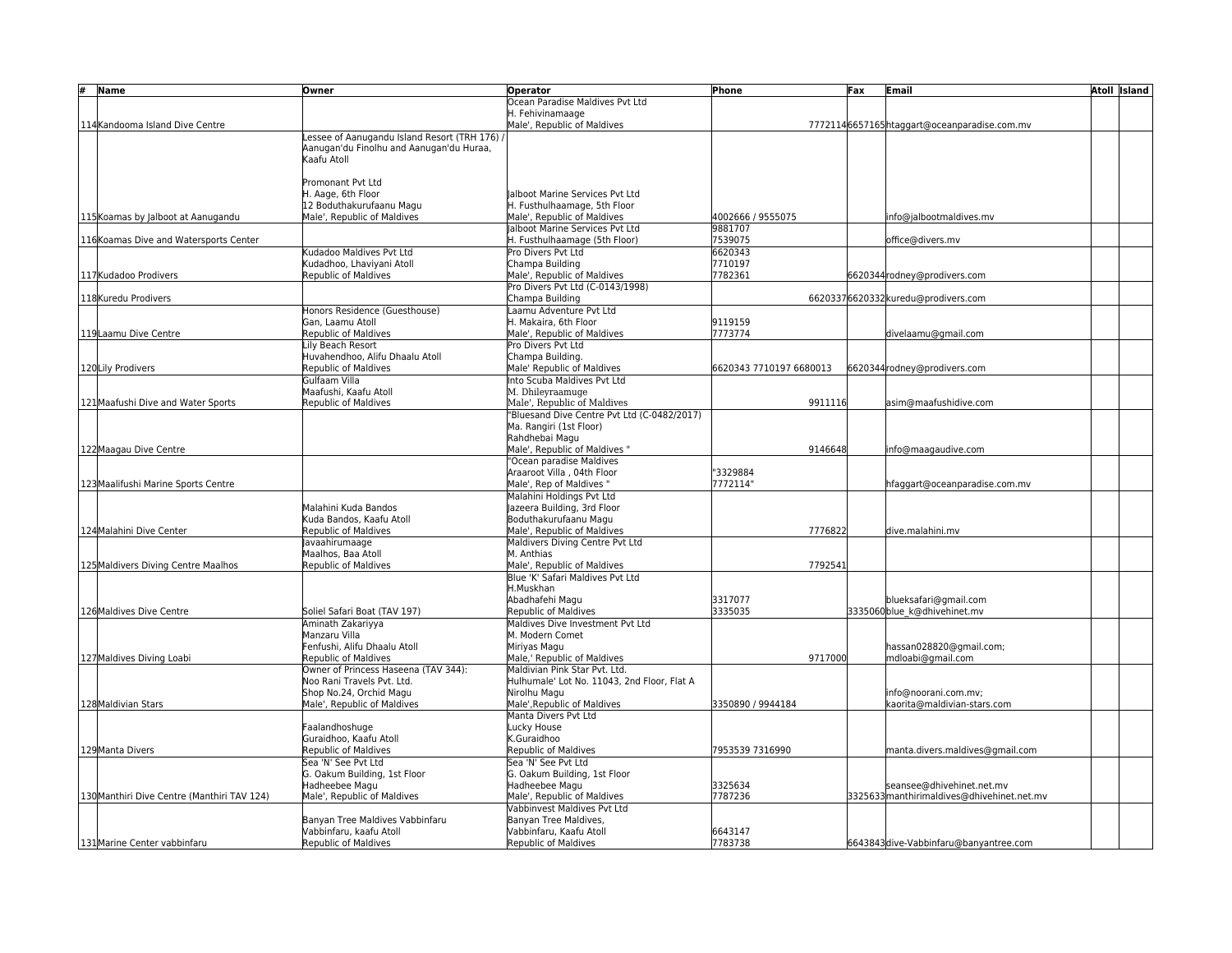| #<br>Name                                                    | Owner                                           | <b>Operator</b>                               | Phone              |         | Fax | Email                                          | <b>Atoll Island</b> |
|--------------------------------------------------------------|-------------------------------------------------|-----------------------------------------------|--------------------|---------|-----|------------------------------------------------|---------------------|
|                                                              | Vashugiri Pvt Ltd                               | Meridis Maldives Pvt Ltd                      |                    |         |     |                                                |                     |
|                                                              | M. Anchorage, 1st Floor                         | Alimasge                                      |                    |         |     |                                                |                     |
|                                                              | Shaheed Ali Hingun                              | Hoarafushi, Haa Alifu Atoll                   |                    |         |     |                                                |                     |
| 132 Meridis Dive and Relax                                   | Male', Republic of Maldives                     | <b>Republic of Maldives</b>                   |                    | 7332435 |     | cocogiri@meridis.de                            |                     |
|                                                              |                                                 | 'Meridis Maldives Pvt. Ltd                    |                    |         |     |                                                |                     |
|                                                              |                                                 | Alimasge,                                     |                    |         |     |                                                |                     |
|                                                              |                                                 | H.A. Huvarafushi,                             |                    |         |     | 'nicole@meridis.de                             |                     |
| 133 Meridis Dive and Relax at Dhonakulhi                     |                                                 | Republic of Maldives"                         |                    | 7773257 |     | dhonakulhi@meridis.de"                         |                     |
|                                                              |                                                 | Zoona Naseem                                  |                    |         |     |                                                |                     |
|                                                              | Zuhairu Abaadhui                                | Lucky Corner                                  |                    |         |     |                                                |                     |
|                                                              | K. Vilingili                                    | Kudafari, Noonu Atoll                         |                    |         |     |                                                |                     |
| 134 Moodhu Bulhaa Dive Centre                                | Republic of Maldives                            | Republic of Maldives                          |                    | 778814  |     | xoonti@gmail.com                               |                     |
|                                                              |                                                 | Maldives Super Transfer Services Pvt Ltd      |                    |         |     |                                                |                     |
|                                                              | <b>CDLHT Oceanic Maldives Pvt Ltd</b>           | M. Nimsaa                                     |                    |         |     |                                                |                     |
|                                                              | Orchidmaage, 2nd Floor                          | Fareedhee Magu                                |                    |         |     |                                                |                     |
| 135 MSTS Dive Club                                           | Ameer Ahmed Magu<br>Male', Republic of Maldives | Fareedhee Magu<br>Male', Republic of Maldives | 7784805<br>7785859 |         |     | meradhoo@mstsmaldives.com                      |                     |
|                                                              | Mr. Abdulla Ali                                 | Maldives Super Transfer Service Pvt Ltd       |                    |         |     |                                                |                     |
|                                                              | M. Three Villa                                  | M. Whale Shark                                |                    |         |     |                                                |                     |
|                                                              | Fareedhee Magu                                  | Fareedhee Magu                                | 3334051            |         |     |                                                |                     |
| 136 MSTS North Blue                                          | Male', Republic of Maldives                     | Male', Republic of Maldives                   | 7668544            |         |     | nondaafushi@mstsmaldives.com                   |                     |
|                                                              | Vaarev Villa                                    | Murakabay Pvt Ltd (C06762019)                 |                    |         |     |                                                |                     |
|                                                              | Ukulhas, Alifu Alifu Atoll                      | Ma. Four Wings                                |                    |         |     |                                                |                     |
| 137 Murakabay Maldives                                       | Republic of Maldives                            | Male', Republic of Maldives                   |                    | 9898211 |     | nfo@Murakabay.com                              |                     |
|                                                              | Dhiggiri Tourist Resort                         | Dhiggiri Investement Pyt Ltd                  |                    |         |     |                                                |                     |
|                                                              | Dhiggiri, Vaavu Atoll                           | M. Omadu Fannu (2nd Floor)                    | 7776822            |         |     |                                                |                     |
| 138 Nakai Dhiggiri Dive Center                               | Republic of Maldives                            | Male', Republic of Maldives                   | 3346616            |         |     | 3346616 admin.finance@nakairesorts.com         |                     |
|                                                              | .R.T.S Private Limited                          |                                               |                    |         |     |                                                |                     |
|                                                              | M. Omadu Fannu, 2nd Floor                       | Maayafushi Resort Management Pvt Ltd          |                    |         |     |                                                |                     |
|                                                              | Haveeree Hingun                                 | M. Omadu Fannu (02nd Floor) Male', Republic   |                    |         |     |                                                |                     |
| 139Nakai Maayafushi Dive Center                              | Male', Republic of Maldives                     | of Maldives                                   | 6660588 / 3323214  |         |     | 3327857admin.maleoffice@nakairesorts.com       |                     |
|                                                              |                                                 | Maayafushi Resort Management Pvt Ltd          |                    |         |     |                                                |                     |
|                                                              | Mayaafushi Tourist Resort                       | M. Omadu Fannu (2nd Floor)                    |                    |         |     |                                                |                     |
|                                                              | Maayafushi, Alifu Alifu Atoll                   | Ameer Ahmed Magu,                             |                    |         |     |                                                |                     |
| 140 Nakai Mayaafushi Diving Center                           | <b>Republic of Maldives</b>                     | Male', Republic of Maldives                   |                    | 7773644 |     | admin.finance@nakairesorts.com                 |                     |
|                                                              | Nika Island Resort                              | Nika Maldives Pyt Ltd                         |                    |         |     |                                                |                     |
|                                                              | kudafolhudhoo, Alifu Alifu Atoll                | M. West House                                 |                    |         |     |                                                |                     |
| 141Nika Dive Center                                          | <b>Republic of Maldives</b>                     | Male', Republic of Maldives                   |                    |         |     | 66605166660577 molteni@albatros.com            |                     |
|                                                              |                                                 | Clever S Pvt Ltd                              |                    |         |     |                                                |                     |
|                                                              | Noohiri                                         | azeera Building, 3rd Floor                    |                    |         |     |                                                |                     |
|                                                              | Feridhoo, Alifu Alifu Atoll                     | Boduthakurufaanu Magu                         |                    |         |     |                                                |                     |
| 142 Noohiri Dive and Watersports Center                      | Republic of Maldives                            | Male', Republic of Maldives                   |                    | 7731669 |     | nfo@cleversea.asia                             |                     |
|                                                              |                                                 | "Prime Properties Pvt Ltd (C-0431/2008)       |                    |         |     |                                                |                     |
|                                                              |                                                 | Ma. Nooree, Javaahiru Goalhi                  | '3328850           |         |     |                                                |                     |
| 143Nu Villu Dive Centre                                      |                                                 | Male', Republic of Maldives"                  | 7772742"           |         |     | ds.palmbeach@gmail.com                         |                     |
|                                                              |                                                 | Ocean Dimensions Pvt Ltd (C-0336/2006)        |                    |         |     |                                                |                     |
|                                                              | Brennia Kottefaru                               | Kihaa Maldives                                |                    |         |     |                                                |                     |
|                                                              | Kottefaru. Raa Atoll                            | Kihaadhuffaru. Baa Atoll                      |                    |         |     |                                                |                     |
| 144Ocean Dimensions Kottefaru                                | <b>Republic of Maldives</b>                     | Republic of Maldives                          |                    | 7788728 |     | marc@oceandimensions.com                       |                     |
|                                                              | Ahmed Adam                                      | Fiyaathoshi Investment Pvt Ltd                |                    |         |     |                                                |                     |
|                                                              | Heenaamaage                                     | Fiyaathoshige (Ground Floor)                  |                    |         |     |                                                |                     |
|                                                              | Rasdhoo, Alifu Alifu Atoll                      | Rasdhoo, Alifu Alifu Atoll                    |                    |         |     |                                                |                     |
| 145 Ocean Dive and Water Sports                              | <b>Republic of Maldives</b>                     | Republic of Maldives                          |                    | 7822680 |     | mustho 2302@live.com                           |                     |
|                                                              | Veligandu Island Resort                         | Ocean Sports Maldives Pvt Ltd                 |                    |         |     |                                                |                     |
|                                                              | Veligandu, Alifu Alifu Atoll                    | H. Kudhilunbomaage                            |                    |         |     |                                                |                     |
| 146 Ocean Dive Center                                        | Republic of Maldives                            | Male', Republic of Maldives                   |                    |         |     | 7791224 315286 ocean.sports.maldives@gmail.com |                     |
|                                                              |                                                 | Ocean Wings Pvt Ltd (C-0484/2016)             |                    |         |     |                                                |                     |
|                                                              |                                                 | H. Kudhiluboamaage<br>Galadhun Goalhi         | 3004649            |         |     |                                                |                     |
| Ocean Dive Center Taj Exotica Resort and Spa<br>147 Maldives |                                                 | Male', Republic of Maldives                   | 7791224            |         |     |                                                |                     |
|                                                              | Conrad Maldives Rangali Island                  | Ocean Sports Maldives Pvt Ltd                 |                    |         |     | moosa@oceangroup.mv                            |                     |
|                                                              | Rangalifinolhu, Alifu Dhaalu Atoll              | H. Kudhilunboamaage                           |                    |         |     |                                                |                     |
| 148 Ocean Dive Centre                                        | <b>Republic of Maldives</b>                     | Male', Republic of Maldives                   |                    |         |     | 33046493304649 moosa@oceangroup.mv             |                     |
|                                                              |                                                 |                                               |                    |         |     |                                                |                     |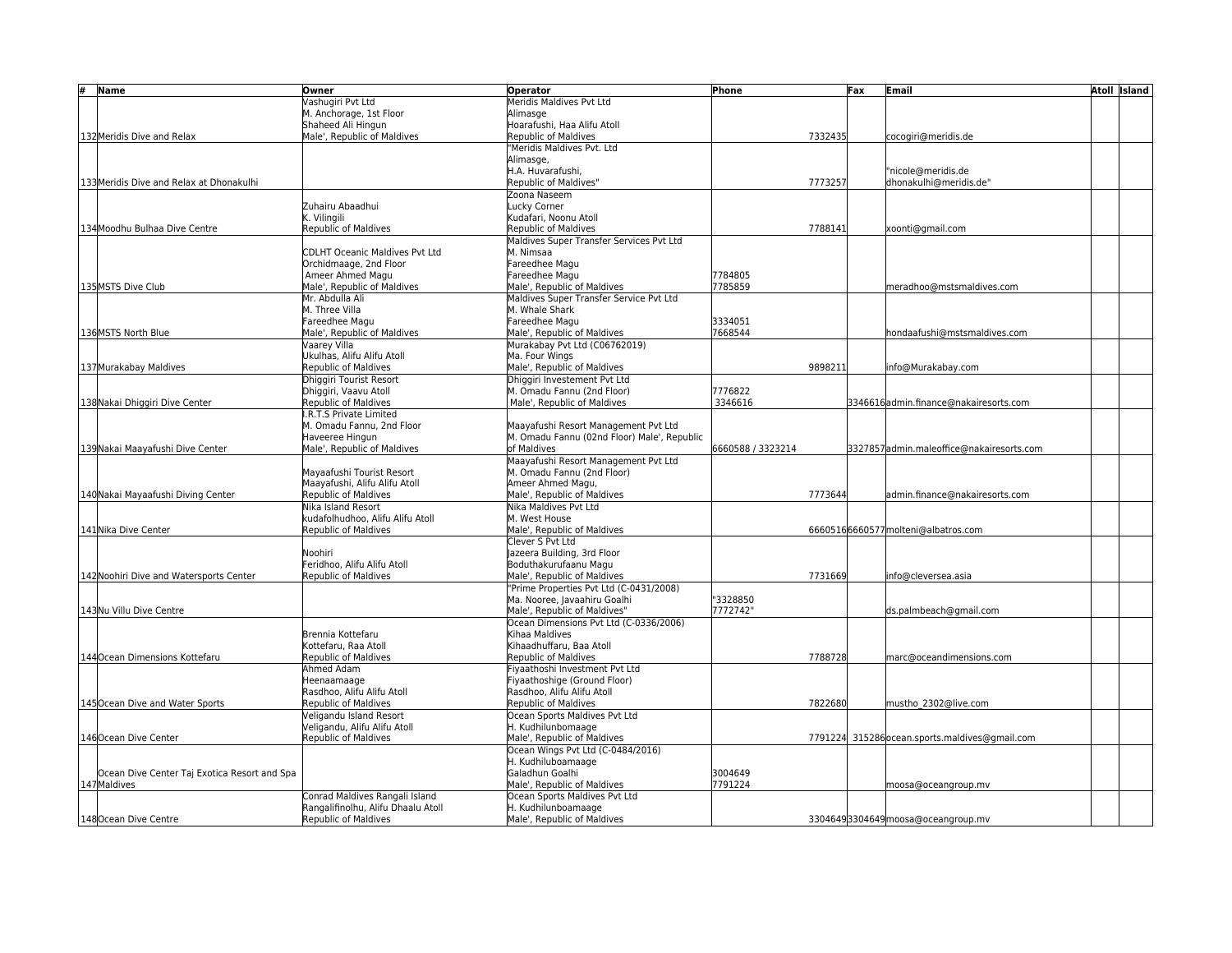| #<br>Name                                     | Owner                                         | <b>Operator</b>                                    | Phone              | Fax     | Email                                     | <b>Atoll Island</b> |
|-----------------------------------------------|-----------------------------------------------|----------------------------------------------------|--------------------|---------|-------------------------------------------|---------------------|
|                                               |                                               | Ocean Wings Pvt Ltd (C-0484/2016)                  |                    |         |                                           |                     |
|                                               |                                               | H. Kudhiluboamaage                                 |                    |         |                                           |                     |
|                                               |                                               | Galadhun Goalhi                                    | 3004649            |         |                                           |                     |
| 149 Ocean Dive Centre @ Huruelhi              |                                               | Male', Republic of Maldives                        | 7791224            |         | moosa@oceangroup.mv                       |                     |
|                                               |                                               | Ocean Wings Pvt Ltd                                |                    |         |                                           |                     |
|                                               | Dusit Thani Maldives                          | H. Kudhilunboamaage                                |                    |         |                                           |                     |
| 150 Ocean Dive Centre at Dusit Thani Maldives | B. Mudhdhoo                                   | Male', Republic of Maldives                        |                    |         | 77912243304649 moosa@oceangroup.mv        |                     |
|                                               |                                               | Ocean Group Pvt Ltd                                |                    |         |                                           |                     |
|                                               | Waldorf Astoria Maldives Ithaafushi           | H. Kudhilunboamaage                                |                    |         |                                           |                     |
|                                               | Ithaafushi, Kaafu Atoll                       | Galadhun Goalhi                                    |                    |         |                                           |                     |
| 151Ocean Dive Centre Ithaafushi               | Republic of Maldives                          | Male', Republic of Maldives                        |                    |         | 30046493304649 moosa@oceangroup.mv        |                     |
|                                               | nter Continental Maldive Maamunagau           | Ocean Group Pvt Ltd                                |                    |         |                                           |                     |
|                                               | Maamunagau, Raa Atoll<br>Republic of Maldives | H. Kudhilunboamaage<br>Male', Republic of Maldives | 3004649<br>7791224 |         |                                           |                     |
| 152Ocean Dive Centre Maamunagau               | <b>RBRM Pvt Ltd</b>                           | Ocean Fanatics LLP                                 |                    |         | 3304649 moosa@oceangroup.com              |                     |
|                                               | H. #02-01, Millenia Tower                     | H. Feyrugasdhoshuge                                |                    |         |                                           |                     |
|                                               | 10 Ameer Ahmed Magu                           | Ameeru Ahmed Magu                                  |                    |         |                                           |                     |
| 153Ocean Fanatics                             | Male', Republic of Maldives                   | Male', Republic of Maldives                        |                    | 7774521 | armyofoto@gmail.com                       |                     |
|                                               | MFAR Kudavillingili Pvt Ltd                   |                                                    |                    |         |                                           |                     |
|                                               | H. Magma (3rd Floor)                          | Ocean Fanatics LLP (P)                             |                    |         |                                           |                     |
|                                               | Nasheed & Co LLP                              | H. Feyrugasdhoshuge                                |                    |         |                                           |                     |
|                                               | Sikka Goalhi                                  | Ameeru Ahmed Magu                                  |                    |         |                                           |                     |
| 154Ocean Fanatics Kuda Villingili             | Male', Republic of Maldives                   | Male', Republic of Maldives                        |                    | 7774521 | kudavillingili@oceanfanatics.com          |                     |
|                                               |                                               | "Vie Maldives Pvt Ltd (C09272018)                  |                    |         |                                           |                     |
|                                               |                                               | M.Marina Building, Level 7                         |                    |         |                                           |                     |
|                                               |                                               | Koli Umaru Maniku Goalhi                           |                    |         |                                           |                     |
| 155Ocean Pro Mirihi                           |                                               | Male', Republic of Maldives"                       |                    |         | zayan@salihshihan.co                      |                     |
|                                               |                                               | "Crystal Pearl Maldives Pvt Ltd (C-0495/2017)      |                    |         |                                           |                     |
|                                               |                                               | M. Light Shadow                                    |                    |         |                                           |                     |
| 156Ocean Scuba                                |                                               | Male', Republic of Maldives"                       |                    | 7795515 | nfo@crystalpearlmaldives.com              |                     |
|                                               | Milaidhoo Island Resort                       | Universal Enterprises Pvt Ltd                      |                    |         |                                           |                     |
|                                               | Milaidhoo. Baa Atoll                          | H. 39. K. Male'                                    | 3323080            |         |                                           |                     |
| 157Ocean Stories Aquatic Center               | Republic of Maldives                          | Republic of Maldives                               | 7975173            |         | base.leader@milaidhoo.com                 |                     |
|                                               |                                               | "Whitesand Dhigurah Pvt Ltd (C0264/2016)           |                    |         |                                           |                     |
|                                               |                                               | Karismaa                                           |                    |         |                                           |                     |
|                                               |                                               | Dhigurah, Alif Dhaalu                              |                    |         |                                           |                     |
| 158Oceanholic                                 |                                               | Republic of Maldives"                              |                    | 7931474 | itsmereehan@gmail.com                     |                     |
|                                               | Grand Park Kodhipparu Maldives                | Oceanic World Pyt Ltd                              |                    |         |                                           |                     |
|                                               | Kodhipparu, Kaafu Atoll                       | H. Marina Building, 7th Floor                      |                    |         |                                           |                     |
| 159 Oceanic World Dive Club                   | Republic of Maldives                          | Male', Republic of Maldives                        |                    | 7778416 | info@sub-oceanic.com                      |                     |
|                                               |                                               | Oceanico Maldives Pvt Ltd (C-0439/2020)            |                    |         |                                           |                     |
|                                               | Cocoon Investment Pvt Ltd (C-0441/2011)       | lleeza                                             |                    |         |                                           |                     |
|                                               | H. Sonary, 2 Floor                            | Miskihmagu                                         |                    |         |                                           |                     |
|                                               | Boduthakurufaane Magu                         | Fuvahmulah, Gnaviyani Atoll                        |                    |         |                                           |                     |
| 160 Oceanico Maldives Diving                  | Male', Republic of Maldives                   | Rep of Maldives                                    |                    | 7970010 | oceanicomaldives@gmail.com                |                     |
|                                               |                                               | Ari Ocean Pvt Ltd                                  |                    |         |                                           |                     |
|                                               | Fazaa<br>Omadhoo, Alifu Dhaalu Atoll          | Fazaa, Ground Floor<br>Omadhoo. Alifu Dhaalu Atoll | 7416965            |         |                                           |                     |
| 161Omadhoo Dive                               | Republic of Maldives                          | Republic of Maldives                               | 9989309            |         | omadhoodive@gmail.com                     |                     |
|                                               |                                               | Southern Ocean Pvt Ltd (C03542019)                 |                    |         |                                           |                     |
|                                               |                                               | M. Hanivilu,                                       | 7900966            |         |                                           |                     |
|                                               |                                               | Male', Kaafu Atoll,                                | 7778455            |         |                                           |                     |
| 162 Pelagic Divers Fuvahmulah                 |                                               | Republic of Maldives                               | 7905165            |         | nfo@pelagicdiversfuvahmulah.com           |                     |
|                                               |                                               | Plumeria Hotels and Resorts Pvt Ltd                |                    |         |                                           |                     |
|                                               |                                               | $(C-0511/2013)$                                    |                    |         |                                           |                     |
|                                               |                                               | M.Canopas, Orchid Magu                             |                    |         |                                           |                     |
| 163 Plumeria Diving and Watersports Centre    |                                               | Male', Rep. of Maldives                            |                    |         | 33228223343677 nimad@plumeriamaldives.com |                     |
|                                               |                                               | Pristine Islands Investment (Maldives) Pvt. Ltd.   |                    |         |                                           |                     |
|                                               | Pullman Maldives Maamutaa Resort              | No. 18 & 19 (3rd Floor)                            |                    |         |                                           |                     |
|                                               | Maamutaa, Gaafu Alifu Atoll                   | Orchid Magu                                        | 3333887            |         |                                           |                     |
| 164 Pullman Suvadiva Diving Center            | Republic of Maldives                          | Male', Republic of Maldives                        | 7903498            |         | 3011699erah@keonghong.com                 |                     |
|                                               |                                               | Pure Aquatic Pvt Ltd                               |                    |         |                                           |                     |
|                                               |                                               | Kuramathi Island Resort                            | 6660145 7773004    |         |                                           |                     |
|                                               | Kandholhudhoo Island Investment Pvt Ltd.      | AA.Kuramathi                                       | 7777569            |         |                                           |                     |
| 165 Pure Aquatic                              | 39 Orchid Magu, Male'                         | Rep. of Maldives                                   | 7784038            |         | 6660556diving@kuramathi.com               |                     |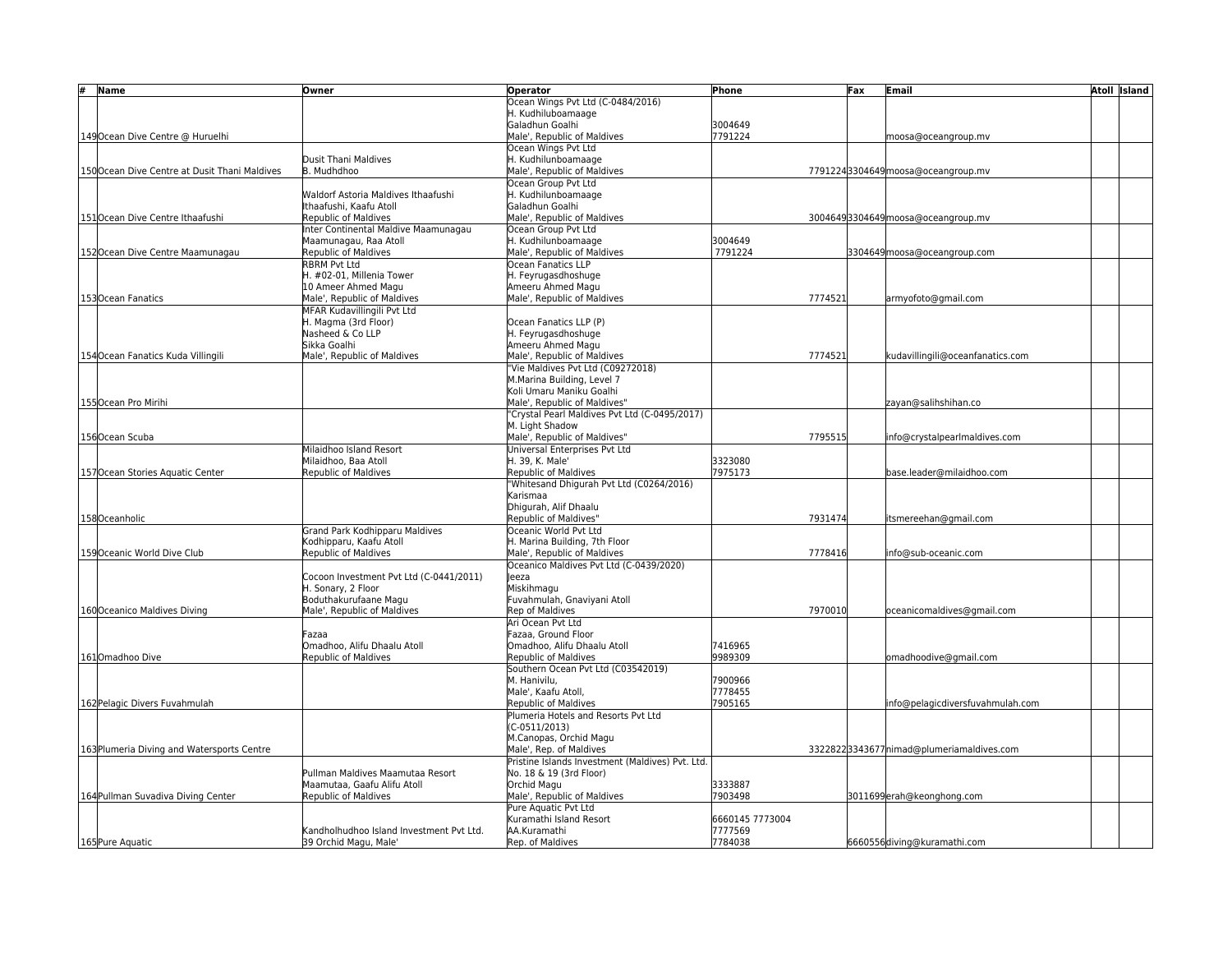| #<br>Name                                    | Owner                                                                | <b>Operator</b>                                          | Phone              | Fax | <b>Email</b>                             | <b>Atoll Island</b> |
|----------------------------------------------|----------------------------------------------------------------------|----------------------------------------------------------|--------------------|-----|------------------------------------------|---------------------|
|                                              |                                                                      | Grundstein Pvt Ltd                                       |                    |     |                                          |                     |
|                                              | Karneyshanmaage                                                      | Alimasge                                                 |                    |     |                                          |                     |
|                                              | Rasdhoo, Alifu Alifu Atoll                                           | Hoarafushi, Haa Alifu Atoll                              |                    |     |                                          |                     |
| 166 Rasdhoo Dive and Water Sports            | <b>Republic of Maldives</b>                                          | Republic of Maldives                                     | 7773257            |     | waheed 99@live.com                       |                     |
|                                              |                                                                      | "Espero Pvt Ltd<br>Dhilkushaage                          |                    |     |                                          |                     |
| 167 Rasdhoo Dive Centre                      |                                                                      | AA.Rasdhoo"                                              | 9902240            |     | ikramkhalid3648@gmail.com                |                     |
|                                              |                                                                      | Nasik Enterprises Private Limited                        |                    |     |                                          |                     |
|                                              | Veyo                                                                 | Lilac Inn                                                |                    |     |                                          |                     |
|                                              | Rasdhoo, Alifu Alifu Atoll                                           | Rasdhoo, Alifu Alifu Atoll                               |                    |     |                                          |                     |
| 168 Rasdhoo S.C.U.B.A                        | Republic of Maldives                                                 | Republic of Maldives                                     | 7776029            |     | dive@rasdhooscuba.com                    |                     |
|                                              | Thundi. North House                                                  |                                                          |                    |     |                                          |                     |
|                                              | Reveries Diving Village                                              | Bison Travel Maldives Pvt Ltd (C-0078/2016)              |                    |     |                                          |                     |
|                                              | Gan                                                                  | Ma. Kabeelage                                            |                    |     |                                          |                     |
| 169 Reveries Scuba Zone                      | <b>Republic of Maldives</b>                                          | Male', Republic of Maldives                              | 7988866            |     | nfo@bisontravelmaldives.com              |                     |
|                                              |                                                                      | Salt Water Pvt Ltd                                       |                    |     |                                          |                     |
|                                              | Vinamaage                                                            | Vinamaage                                                |                    |     |                                          |                     |
| 170Salt Water Dive                           | Nilandhoo, Faafu Atoll<br>Republic of Maldives                       | Nilandhoo, Faafu Atoll<br>Republic of Maldives           | 7353355            |     | nfo@saltwaterdive.com                    |                     |
|                                              |                                                                      | Ahudha Ibrahim (A078164)                                 |                    |     |                                          |                     |
|                                              | Fehivina                                                             | H. Shortail Villa                                        |                    |     |                                          |                     |
|                                              | Dhangethi, Alifu Dhaalu Atoll                                        | Violet Magu                                              |                    |     |                                          |                     |
| 171 Scuba Divine Maldives - Dhangethi        | <b>Republic of Maldives</b>                                          | Male', Republic of Maldives                              | 7946766            |     | scubadivinemaldives@gmail.com            |                     |
|                                              |                                                                      | Scuba Divine Maldives Pvt Ltd                            |                    |     |                                          |                     |
|                                              | Randhoadhi 2                                                         | H. Shortail Villa                                        |                    |     |                                          |                     |
|                                              | İDhiffushi. kaafu Atoll                                              | Violet Magu                                              |                    |     |                                          |                     |
| 172 Scuba Divine Maldives - Dhiffushi        | Republic of Maldives                                                 | Male', Republic of Maldives                              | 7946766            |     | scubadivinemaldives@gmail.com            |                     |
|                                              |                                                                      | Heyo Naseeb TCM Pvt. Ltd.                                |                    |     |                                          |                     |
|                                              | Riu Atoll and Riu Palace Maldives                                    | 6th Floor, H. Aagé                                       |                    |     |                                          |                     |
|                                              | Maafushi and Kedhigandu, Dhaalu Atoll<br><b>Republic of Maldives</b> | 12 Boduthakurufaanu Magu,                                |                    |     | 96882119688211 marilei.kunsa2tcm-int.com |                     |
| 173ScubaCaribe                               |                                                                      | Male', Republic of Maldives<br>Roan Dive Service Pyt Ltd |                    |     |                                          |                     |
|                                              |                                                                      | H. Maadhooge, 1st Floor                                  |                    |     |                                          |                     |
| 174Sea Explorer Dive Centre                  |                                                                      | Male', Republic of Maldives                              | 7568036            |     | dive@sea-explores.com                    |                     |
|                                              |                                                                      | Sea Retreats Pvt Ltd                                     |                    |     |                                          |                     |
|                                              |                                                                      | G. Maavehi (2nd Floor)                                   |                    |     |                                          |                     |
|                                              |                                                                      | Buruzu Magu                                              |                    |     |                                          |                     |
| 175Sea Retreats Dive and Water Sports Center |                                                                      | Male', Rep. of Maldives                                  | 7970033            |     | nfo@searetreats.mv                       |                     |
|                                              |                                                                      | Ocean Elements Pvt Ltd                                   |                    |     |                                          |                     |
|                                              |                                                                      | H.Aage, 6th Floor                                        |                    |     |                                          |                     |
|                                              | Sea Spirit (TAV 97)                                                  | Boduthakurufaanu Magu                                    | 7777341<br>3317341 |     |                                          |                     |
| 176Sea Spirit Dive Center                    | Ali Khair,                                                           | K. Male', Republic of Maldives                           |                    |     | reative@dhivehinet.net.mv                |                     |
|                                              | Happy Park, Rahdhebaimagu,                                           | Sea Star Diving Pvt Ltd                                  |                    |     |                                          |                     |
| 177Sea Star Diving Thulusdhoo                | Thulusdhoo, Kaafu Atoll                                              | Maradhoo Feydhoo, Seenu Atoll                            | 9101313            |     | hamid haleem@live.com                    |                     |
|                                              | Paradise Resort Development & Management                             |                                                          |                    |     |                                          |                     |
|                                              | Pvt Ltd                                                              | Pure Aquatic Pvt Ltd                                     |                    |     |                                          |                     |
|                                              | M. Chandhaneege, 04th Floor (4A)                                     | Kuramathi Island Resort                                  |                    |     |                                          |                     |
| Seastar Divers Maafushivaru (located at      | Alhivilaa Magu                                                       | Kuramathi, Alifu Alifu Atoll                             | 6680001            |     | diving@kuramathi.com;                    |                     |
| 178 Maafushivaru Maldives (TRH 65))          | Male', Republic of Maldives                                          | Republic of Maldives                                     | 7773004            |     | 6680524diving@maafushivaru.com           |                     |
|                                              |                                                                      | Shamar Maldives Pvt Ltd (C10422018)                      |                    |     |                                          |                     |
|                                              | Lanka Palace                                                         | Lanka Palace,                                            |                    |     |                                          |                     |
| 179Shamar Dive                               | Maamigili, Alifu Dhaalu Atoll<br>Republic of Maldives                | Maamigili, Alifu Dhaalu Atoll<br>Republic of Maldives    | 7933404            |     | shamar.dive@gmail.com                    |                     |
|                                              | Leisure Frontiers Pyt. Ltd.                                          | Leisure Frontiers Pyt. Ltd.                              |                    |     |                                          |                     |
|                                              | H. #02-01, Millennia Tower, 10                                       | H. #02-01, Millennia Tower, 10                           |                    |     |                                          |                     |
|                                              | Ameeru Ahmed Magu                                                    | Ameeru Ahmed Magu                                        |                    |     |                                          |                     |
| 180Six Senses Laamu - Deep Blue Divers       | Male', Republic of Maldives                                          | Male', Republic of Maldives                              | 6800800            |     | diving-laamu@sixsenses.com               |                     |
|                                              | Bunny Holdings (BVI) Ltd.                                            |                                                          |                    |     |                                          |                     |
|                                              | Jazeera Building, 4th Floor                                          | Soleni Pvt Ltd                                           |                    |     |                                          |                     |
|                                              | Boduthakurufaanu Magu                                                | Gulisthaanuge                                            |                    |     |                                          |                     |
|                                              | Male', Republic of Maldives                                          | Fiyaathoshi Magu                                         |                    |     |                                          |                     |
| 181Soleni Dive Centre                        | buny@dhivehinet.net.mv                                               | Male', Republic of Maldives                              |                    |     | 66003046600374soleni@dhivehinet.net.mv   |                     |
|                                              | Soneva Jani<br>Medhufaru, Noonu Atoll                                | Soleni Pvt Ltd<br>H. Gulisthaanuge                       |                    |     |                                          |                     |
| 182Soleni Dive Centre SJR                    | Republic of Maldives                                                 | Republic of Maldives                                     | 7514696            |     | info@soleni.com                          |                     |
|                                              |                                                                      |                                                          |                    |     |                                          |                     |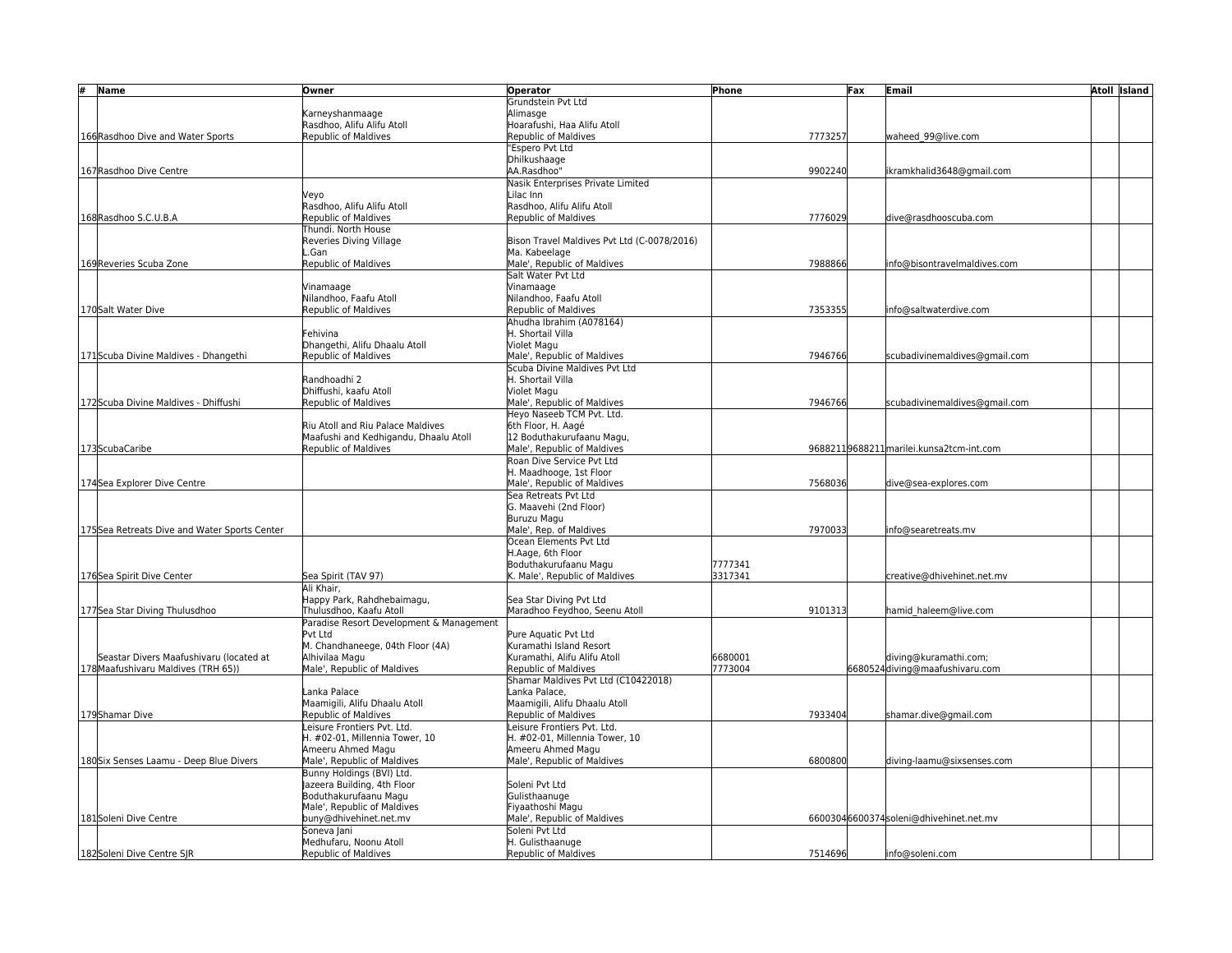| #<br><b>Name</b>                            | lOwner                                         | <b>Operator</b>                              | Phone           |         | Fax | Email                                            | <b>Atoll Island</b> |
|---------------------------------------------|------------------------------------------------|----------------------------------------------|-----------------|---------|-----|--------------------------------------------------|---------------------|
|                                             |                                                | Oceanico Maldives Pvt Ltd                    |                 |         |     |                                                  |                     |
|                                             | Aishath Easa                                   | Miskiymagu, Jeeza                            |                 |         |     |                                                  |                     |
|                                             | Malas                                          | Kudhimaa Goalhi                              |                 |         |     |                                                  |                     |
|                                             | Dhangethi, Alifu Dhaalu Atoll                  | Gnaviyani, Fuvahmulah                        |                 |         |     |                                                  |                     |
| 183 South Ari Dive                          | Republic of Maldives                           | Republic of Maldives                         |                 | 7970010 |     | nfo@southaridivecenter.com                       |                     |
|                                             |                                                | Southern Sea World Pyt Ltd                   |                 |         |     |                                                  |                     |
|                                             |                                                | Sun View                                     |                 |         |     |                                                  |                     |
| 184 Southern Maldives Divers                |                                                | Meedhoo, Seenu Atoll                         |                 | 7795698 |     | divecenter@southernmaldives.com                  |                     |
|                                             | Ahmed Nasru (A025197)                          | Grand Italia Pvt Ltd (C-0479/2010)           |                 |         |     |                                                  |                     |
|                                             | Fukkafamaage                                   | H. Crest, 06th Floor                         |                 |         |     |                                                  |                     |
|                                             | Hulhudhoo, Seenu Atoll                         | Finifenmaa Goalhi                            |                 |         |     |                                                  |                     |
| 185Stella -1 Dive Base                      | <b>Republic of Maldives</b>                    | Male', Republic of Maldives                  |                 |         |     | 79447693340594info@yachtmaldives.com             |                     |
|                                             | "Ahmed Nasru                                   | "Grand Italia Pvt Ltd                        |                 |         |     |                                                  |                     |
|                                             | Fukkafamaage                                   | H. Crest, 06th Floor                         |                 |         |     |                                                  |                     |
|                                             | Hulhudhoo, Seenu Atoll                         | Finifenmaa Goalhi                            |                 |         |     |                                                  |                     |
| 186Stella Diving Base                       | Republic of Maldives"                          | Male', Republic of Maldives"                 |                 |         |     | nfo@yachtmaldives.com                            |                     |
|                                             | Ahmed Nasru                                    | Grand Italia Pvt Ltd<br>H. Crest . 6th Floor |                 |         |     |                                                  |                     |
|                                             | Fukkafamaage<br>Hulhudhoo, Seenu Atoll         | Finifenmaa Goalhi                            |                 |         |     |                                                  |                     |
| 187Stella-1 Dive Base                       | Republic of Maldives                           | Male', Republic of Maldives                  |                 | 7944769 |     |                                                  |                     |
|                                             |                                                | <b>SADC Limited</b>                          |                 |         |     | nfo@yachtmaldives.com                            |                     |
|                                             |                                                | Island Holidays Maldives Pte. Ltd            |                 |         |     |                                                  |                     |
|                                             | Angaga Island Resort and Spa                   | 1st Floor, Karankaa Villa                    |                 |         |     |                                                  |                     |
|                                             | Angaga, Alifu Dhaalu Atoll                     | Kurangi Goalhi                               | 3320856         |         |     |                                                  |                     |
| 188Sub Aqua Dive Center Angaga              | Republic of Maldives                           | Republic of Maldives                         | 7772378         |         |     | 3316272 clan.sub-aqua@maldivesisles.com          |                     |
|                                             |                                                | <b>SADC Limited</b>                          |                 |         |     |                                                  |                     |
|                                             |                                                | Island Holidays Maldives Pte. Ltd            |                 |         |     |                                                  |                     |
|                                             | Thulhaagiri Island Resort                      | 1st Floor, Karankaa Villa                    |                 |         |     |                                                  |                     |
|                                             | Thulhaagiri, Kaafu Atoll                       | Kurangi Goalhi                               |                 |         |     |                                                  |                     |
| 189Sub Aqua Dive Center Thulhaagiri         | Republic of Maldives                           | Male', Republic of Maldives                  |                 |         |     | 33208563326272 thulhagiri@subaqua-divecenter.com |                     |
|                                             | Owner of Hilton Maldives Amingiri Resort & Spa |                                              |                 |         |     |                                                  |                     |
|                                             | (TRH 177) / Kohdhipparu Lagoon, Kaafu Atoll    |                                              |                 |         |     |                                                  |                     |
|                                             |                                                |                                              |                 |         |     |                                                  |                     |
|                                             | Amingiri Holdings Pvt Ltd                      | Sub Oceanic Adventures Pvt Ltd               |                 |         |     |                                                  |                     |
|                                             | M. World Dream, 2nd Floor                      | H. #02-01 Millennia Tower                    |                 |         |     |                                                  |                     |
|                                             | Handhuvaree Hingun                             | 10 Ameer Ahmed Magu                          |                 |         |     |                                                  |                     |
| 190Sub Oceanic at Hilton Maldives Amingiri  | Male', Republic of Maldives                    | Male', Republic of Maldives                  |                 | 7778416 |     | faru@sub-oceanic.com                             |                     |
|                                             | CT at Thilamaafushi Pyt Ltd                    |                                              |                 |         |     |                                                  |                     |
|                                             | H. Asters Building                             | Sub Oceanic Ventures Pyt Ltd                 |                 |         |     |                                                  |                     |
|                                             | Ameer Ahmed Magu                               | M. Marina Building, 6th Floor                |                 |         |     |                                                  |                     |
| 1915ub Oceanic at Le Meridien Maldives      | Male', Republic of Maldives                    | Male', Republic of Maldives                  |                 | 7754227 |     | faru@sub-oceanic.com                             |                     |
|                                             |                                                |                                              |                 |         |     |                                                  |                     |
|                                             |                                                | Sub Oceanic Ventures Pvt Ltd (C-1181/2016)   |                 |         |     |                                                  |                     |
|                                             |                                                | M. Marina Building, 6th Floor                |                 |         |     |                                                  |                     |
|                                             |                                                | Male', Republic of Maldives                  |                 |         |     |                                                  |                     |
| 192Sub oceanic at Sirru Fen fushi           |                                                |                                              |                 | 7778416 |     | nfo@sub-oceanic.com                              |                     |
|                                             |                                                | Sub Oceanic Incorporated Pvt Ltd,            |                 |         |     |                                                  |                     |
|                                             | <b>Canareef Resort Maldives</b>                | M. Marina Building, 7th Floor,               |                 |         |     |                                                  |                     |
|                                             | Herathera, Seenu Atoll                         | Koli Umar Maniku Goalhi                      |                 |         |     | faru@sub-oceanic.com                             |                     |
| 193 Sub Oceanic Dive Club                   | <b>Republic of Maldives</b>                    | Male', Republic of Maldives                  | 7778416 7773125 |         |     | huzeimath@sub-oceanic.com                        |                     |
|                                             | Noku Maldives                                  | Sub Oceanic Ventures Pvt Ltd                 |                 |         |     |                                                  |                     |
|                                             | Kudafunafaru, Noonu Atoll                      | M. Marina Building, 6th Floor                |                 |         |     |                                                  |                     |
| 194Sub Oceanic Noku Maldives                | <b>Republic of Maldives</b>                    | Male', Republic of Maldives                  |                 | 7778416 |     | nfo@sub-oceanic.com                              |                     |
|                                             | SRL Kanuhura Ltd                               | Sun Dive Center Pvt Ltd                      |                 |         |     |                                                  |                     |
|                                             | Lh. Kanuhuraa                                  | Lh. Kanuhuraa                                |                 |         |     | wolle@sundivecenter.com                          |                     |
| 195Sun Dive Center                          | Republic of Maldives                           | Republic of Maldives                         |                 | 7429107 |     | nfo@sundivecenter.com                            |                     |
|                                             | Wego Pvt Ltd                                   | Wego Maldives Pvt Ltd                        |                 |         |     |                                                  |                     |
|                                             | H. Sun Siyam Building                          | H. Sun Siyam Building                        |                 |         |     |                                                  |                     |
|                                             | Boduthakurufaanu Magu                          | Boduthakurufaanu Magu                        | 3325977         |         |     |                                                  |                     |
| 196Sun Siyam Diving at Siyam World Maldives | Male', Republic of Maldives                    | Male', Republic of Maldives                  | 7234929         |         |     | ali.ameer@sunsiyam.com                           |                     |
|                                             |                                                | 'Sun Travels and Tours Pvt Ltd               |                 |         |     |                                                  |                     |
|                                             |                                                | H. Sun Siyam Building                        |                 |         |     |                                                  |                     |
| Sun Siyam Diving at Sun Siyam Iru Fushi     |                                                | Boduthakurufaanu Magu                        | '3325977        |         |     |                                                  |                     |
| 197 Maldives                                |                                                | Male', Republic of Maldives"                 | 7234929"        |         |     | ali.ameer@sunsiyam.com                           |                     |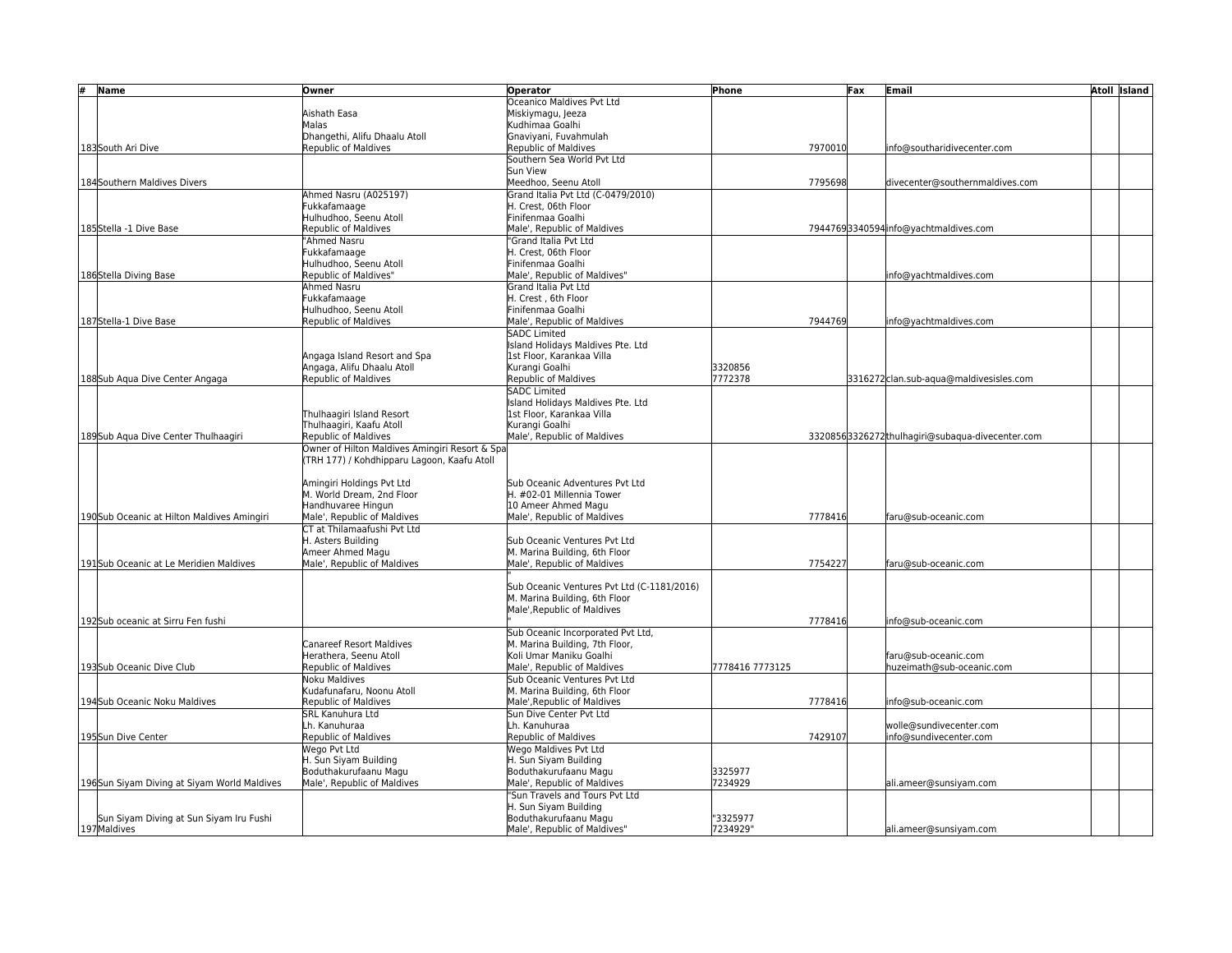| #<br><b>Name</b>                             | Owner                                                           | <b>Operator</b>                                                | Phone              | Fax | Email                                    | <b>Atoll Island</b> |
|----------------------------------------------|-----------------------------------------------------------------|----------------------------------------------------------------|--------------------|-----|------------------------------------------|---------------------|
|                                              |                                                                 | Ocean Islands Pvt Ltd                                          |                    |     |                                          |                     |
| Sun Siyam Diving at Sun Siyam Iru Veli       |                                                                 | H. Sun Siyam Building                                          |                    |     |                                          |                     |
| 198Maldives                                  |                                                                 | Male', Republic of Maldives                                    |                    |     | 78652406760022diving.iruveli@sunaqua.com |                     |
|                                              |                                                                 | Emerald Resort Pvt Ltd (C-66/1992)                             |                    |     |                                          |                     |
| Sun Siyam Diving at Sun Siyam Olhuveli       |                                                                 | H. Sun Siyam Building                                          | 3325977            |     |                                          |                     |
| 199 Maldives                                 |                                                                 | Male', Republic of Maldives                                    | 7234929            |     | ali.ameer@sunsiyam.com                   |                     |
|                                              |                                                                 | Sun Investments Pvt Ltd (C-0112/1997)<br>H. Sun Siyam Building |                    |     |                                          |                     |
| Sun Siyam Diving at Sun Siyam Vilu Reef      |                                                                 | Boduthakurufaanu Magu                                          | 6760011            |     |                                          |                     |
| 200Maldives                                  |                                                                 | Male', Republic of Maldives                                    | 7771464            |     | 6760022admin@suntravel-maldives.com.mv   |                     |
|                                              |                                                                 | L.A Resorts Pyt Ltd                                            |                    |     |                                          |                     |
|                                              | Alimatha Aquatic Resort Resort                                  | M. Omadu Fannu (2nd Floor)                                     |                    |     |                                          |                     |
|                                              | Alimatha, Vaavu Atoll                                           | Haveeree Hingun                                                |                    |     |                                          |                     |
| 201 TGI Alimatha Diving Center               | <b>Republic of Maldives</b>                                     | Male', Republic of Maldives                                    | 7773644            |     | admin.finance@nakairesorts.com           |                     |
|                                              | <b>HMM Pvt Ltd</b>                                              |                                                                |                    |     |                                          |                     |
|                                              | H. Millennia Tower.                                             | Shambala Holdings Pvt. Ltd.                                    |                    |     |                                          |                     |
|                                              | 10 Ameer Ahmed Magu                                             | 03rd Floor, H. Meerubahuruge Aage                              | 7776822            |     |                                          |                     |
| 202TGI Cora Cora, Maamigili, Raa Atoll       | Republic of Maldives                                            | Male,' Republic of Maldives                                    | 9862955            |     | accounts@tgimaldives.com                 |                     |
|                                              |                                                                 | "Shambala Holdings Pvt. Ltd                                    |                    |     |                                          |                     |
|                                              |                                                                 | H. Karankaa Villa. 2nd Floor                                   |                    |     |                                          |                     |
| 203TGI Helengeli                             |                                                                 | Male', Republic of Maldives"                                   | 9862955            |     | accounts@tgimaldives.com                 |                     |
|                                              | Oblu Select by Atmosphere at Sangeli                            | Shambala Holdings Pvt Ltd                                      |                    |     |                                          |                     |
|                                              | Akirifushi, Kaafu Atoll                                         | Karankaa Villa, 2nd Floor                                      |                    |     |                                          |                     |
| 204TGI Sangeli                               | <b>Republic of Maldives</b>                                     | Male', Republic of Maldives                                    | 7776822            |     | giuseppedamato@tgidiving.com             |                     |
|                                              | City Hotel Hanimaadhoo Pvt Ltd                                  | Barefoot Noomadi Hotel Pvt Ltd                                 |                    |     |                                          |                     |
|                                              | 03rd Floor, G. Hudhuruvaage                                     | H. Meerubahuruge, 4th Floor                                    |                    |     |                                          |                     |
| 205The Barefoot Diving Centre                | Alikilegefaanu Magu<br>Male', Republic of Maldives              | Ameer Ahmed Magu<br>Male' Republic of Maldives                 | 6529000<br>7791888 |     | diving@thebarefoot.com                   |                     |
|                                              | The Residence Maldives                                          | Bonaventure (Maldives) Pvt Ltd                                 |                    |     |                                          |                     |
| The Residence Dive And Water Sports Centre - | Falhumaafushi, Gaafu Alifu Atoll                                | Ma. Malaaz                                                     | 6820088            |     |                                          |                     |
| 206Falhumaafushi                             | Republic of Maldives                                            | Male', Republic of Maldives                                    | 7664424            |     | 6820011 ckrishantha@theresidence.com     |                     |
|                                              |                                                                 | "Bonavista (Maldives) Pvt Ltd (C-0502/2011)                    |                    |     |                                          |                     |
| The Residence Maldives at Dhigurah Dive and  |                                                                 | Ma. Malaaz                                                     |                    |     |                                          |                     |
| 207 Water Sports Centre                      |                                                                 | Male', Republic of Maldives"                                   | 7664424            |     | ckrishantha@theresidence.com             |                     |
|                                              |                                                                 | Baraabaru Maldives Pvt Ltd                                     |                    |     |                                          |                     |
|                                              | Aazaadhee                                                       | Nayaa                                                          |                    |     |                                          |                     |
|                                              | Thinadhoo, vaavu Atoll                                          | lThinadhoo. Vaavu Atoll                                        | 9734997            |     |                                          |                     |
| 208 Thinadhoo Maldives Dive                  | <b>Republic of Maldives</b>                                     | Republic of Maldives                                           | 9620000            |     |                                          |                     |
|                                              | Mohamed Adam                                                    |                                                                |                    |     |                                          |                     |
|                                              | Nanreethige, Chaandhanee Magu                                   |                                                                |                    |     |                                          |                     |
|                                              | Thoddoo, Alifu Alifu Atoll                                      |                                                                |                    |     |                                          |                     |
|                                              | <b>Republic of Maldives</b>                                     |                                                                |                    |     |                                          |                     |
|                                              |                                                                 | P.D.H Maldives Pvt Ltd                                         |                    |     |                                          |                     |
|                                              | Ibrahim Adam                                                    | Nooali                                                         |                    |     |                                          |                     |
|                                              | Nanreethige, Chaandhanee Magu<br>Thoddoo, Alifu Alifu Atoll     | Alikilegefaanu Magu<br>Thoddoo, Alifu Alifu Atoll              |                    |     |                                          |                     |
| 209 Thoddoo Diving Center                    | <b>Republic of Maldives</b>                                     | Republic of Maldives                                           | 9180350            |     | nfo@maldives.com                         |                     |
|                                              |                                                                 | Umet Scuba Pvt Ltd (C05142020)                                 |                    |     |                                          |                     |
|                                              |                                                                 | H. Lunchmead, 05th Floor                                       | 3339944            |     |                                          |                     |
| 210 Umet Scuba                               |                                                                 | Male', Republic of Maldives                                    | 7792775            |     | nfo@umetscuba.com                        |                     |
|                                              |                                                                 | 'Pro Divers Pyt Ltd                                            |                    |     |                                          |                     |
|                                              |                                                                 | Champa Building                                                | '6680004           |     | "staffan@prodivers.com                   |                     |
| 211 Vakarufalhi Prodivers                    |                                                                 | Republic of Maldives"                                          | 6620343"           |     | rodney@prodivers.com"                    |                     |
|                                              |                                                                 | "Velaa Island Maldives Pvt Ltd                                 |                    |     |                                          |                     |
|                                              |                                                                 | M. Uniya, 4th Floor                                            |                    |     |                                          |                     |
| 212 Velaa Private Island Dive Center         |                                                                 | Male', Rep. of Maldives"                                       | 301001             |     | nfo@velaaisland.com                      |                     |
|                                              | Maadhuni.                                                       | Abdul Rahman Abdul Hakleem                                     |                    |     |                                          |                     |
|                                              | Velidhoo, Noonu Atoll                                           | Dhaftharu. No RS 7627                                          |                    |     |                                          |                     |
| 213 Velidhoo Scuba                           | <b>Republic of Maldives</b>                                     | Male', Republic of Maldives                                    | 7784217            |     | Velidhooscuba@gmail.com                  |                     |
|                                              | Four Seasons Private Island Maldives at                         | Landaa Giraavaru Pvt Ltd                                       |                    |     |                                          |                     |
|                                              | Voavah                                                          | Flat B, 12/F Teda Building                                     |                    |     |                                          |                     |
|                                              | Voavah, Baa Atoll                                               | Sheung Wan 87 Wing Lok Street                                  | 9801041<br>6600888 |     |                                          |                     |
| 214 Voavah Activity Centre                   | Republic of Maldives                                            | Hong Kong<br>Silver Sands Pvt Ltd                              |                    |     | dive.mlg@fourseasons.com                 |                     |
|                                              | The St. Regis Vommuli Resort, Maldives<br>Vommuli, Dhaalu Atoll | M. Chaandhaneege, 02nd Floor                                   | 3342737            |     |                                          |                     |
| 215 Vommuli Dive and Water Sports Center     | Republic of Maldives                                            | Republic of Maldives                                           | 7737313            |     | info@silversands.com.mv                  |                     |
|                                              |                                                                 |                                                                |                    |     |                                          |                     |